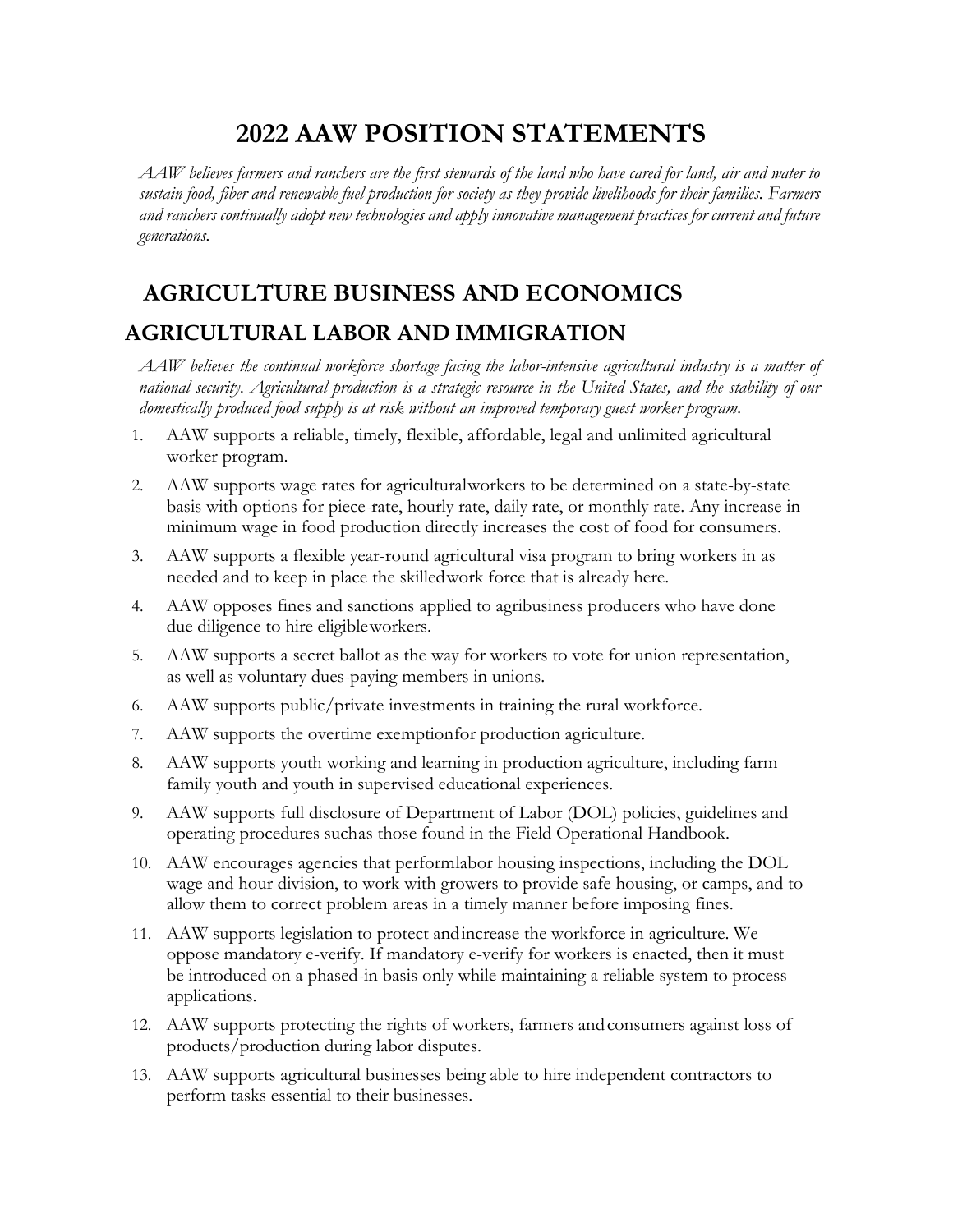# **HOMELAND SECURITY AND DISASTER RELIEF**

*AAW condemns all forms of terrorism. As providers of this nation's food, fiber and renewable fuel supply, we recognize the need to increase our vigilance to protect the production ofagriculture products and the inputs required for production.*

- 14. AAW supports efforts to educate producers about ways to safeguard our nation's food and fiber supply and agricultural inputs from acts of terror, including cyber threats.
- 15. AAW supports rural crime task forces in collaboration with local law enforcement for the prevention of rural and farm crime.
- 16. AAW urges states to identify funding to support activities to protect food production and food distribution, especially along our nation's borders.
- 17. AAW supports legislation that would allow more rural communities to qualify for federal disaster assistance.
- 18. AAW supports strong border security.
- 19. AAW supports expediting funding and implementation to rebuild infrastructure after natural disasters and pandemics.

# **AGRICULTURAL RESEARCH AND TECHNOLOGY**

- 20. AAW supports continued public investment in research, and developmentof tools, techniques, and wise farm management that would support the advancement of agricultural production and processes in the United States for the industry and consumers.
- 21. AAW supports the management and use of baseline data supplied by producers through USDA National Agricultural Statistics Service (USDA/NASS) and USDA Economic Research Service (USDA/ERS).
- 22. AAW supports the investment in research and development of agricultural technology to maximize humanitarian benefits and to provide producers a greater range of management tools to promote continued wise farm management.
- 23. AAW supports a coordinated framework and approval process of biotechnology and agriculture products and tools by EPA, FDA and USDA.
- 24. AAW supports the FDA conclusion that genetically engineered products marketed to date are as safe as comparable non-genetically engineered foods and must meet the same food safety requirements as foods derived from traditional products.
- 25. AAW supports the position that any biosafety protocol that is implemented should be based on risk assessments and research-based science.

**AAW defines "sustainable agriculture," including silviculture, forestry, aquaculture, and hydroponics, as using best management practices adapted for the local environment and resources that produce safe, high-quality food and other products for America and the world, resulting in profitable operations that improve theland and environment for future generations.**

- 26. AAW recognizes a difference between gene editing and transgenic breeding methods. Labeling and testing policies should reflect such differences.
- 27. AAW encourages strengthening intellectual property rights, including plant and seed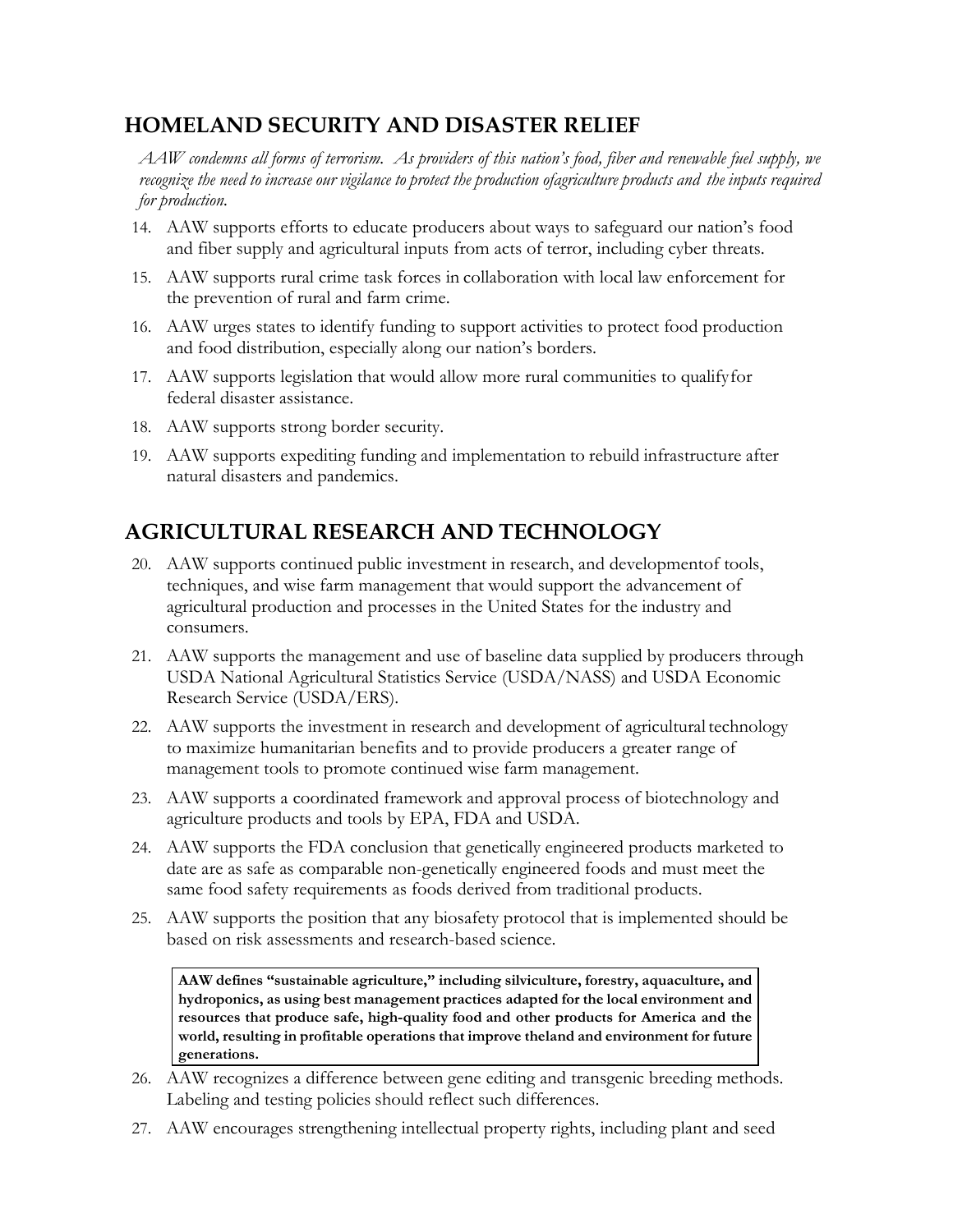patents and trademarks, for the purpose of deterring unauthorized use in crop production.

- 28. The U.S. Patent and Trademark Office should reinstate the 10-year domestic production window for purposes of considering new plant and seed patents.
- 29. AAW supports producers owning the data collected on their property and maintaining control of the distribution.
- 30. AAW supports research to determine farm, ranch, and timber contributions to carbon management.
- 31. AAW opposes the government purchasing or subsidizing carbon credits.

# **GLOBAL ISSUES**

- 32. AAW stands firm in defending the Constitution and Bill of Rights of the United States of America. We strongly urge all members of Congress to protect the sovereignty of the United States against global governance.
- 33. AAW opposes limitations on individual opportunities and privileges, re-distribution of wealth, and limitations on property rights.
- 34. AAW recognizes the need for an international forum for countries to discuss their differences and cooperate on problems of common concern.
- 35. AAW opposes the U.S. government granting authority to the United Nations regarding the use or management of any federal, state or private properties of the United States and its territories.
- 36. AAW supports the concept that the United States, not the United Nations, establish the criteria to be met by developing nations prior to receiving U.S.food aid.

**We support giving food rather than dollars in food aid. We recognize that the United States needsto provide a steady level of food aid every year, onwhich the international humanitarian community can rely.**

- 37. AAW opposes new designations of biosphere reserves.
- 38. AAW opposes the sale of U.S. public land holdings or its mineral rights, water rights, or other resources to foreign entities.
- 39. AAW recognizes the need for international self-reliant farm programsfor developing and/or war-torn countries.

# **TRADE**

- 40. AAW supports a free enterprise economythat encourages innovation and entrepreneurship based on private property rights.
- 41. Enforcement of patents and trademarks should be extended to countries without intellectual property rights regulations through trade negotiations and treaties.
- 42. AAW supports a voluntary system for carbon trading that ensures farmers receive income for their carbon stocks and buyers are legitimate.

## **DOMESTIC**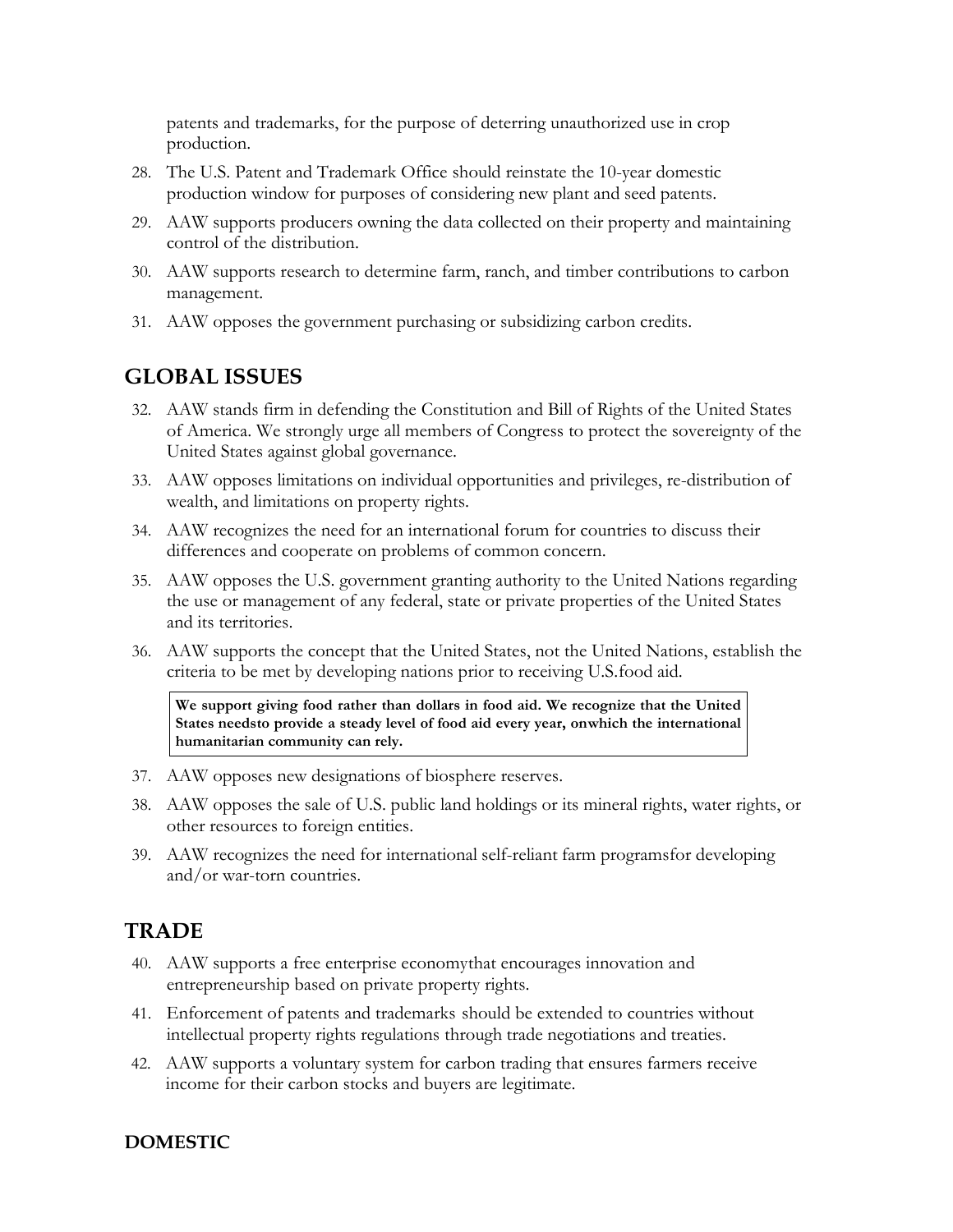#### **Labeling**

- 43. AAW supports labeling on all imported agriculture and aquaculture products at the final point of sale to consumers.
- 44. AAW recognizes food safety and traceability mechanisms; however, the added cost of implementation must not be borne solely by producers.
- 45. AAW supports plant- or fungus-based or blended beverages not be labeled as "milk."
- 46. AAW contends that protein products derived from tissue-engineered processing is not meat or poultry and should not belabeled as meat or poultry.

#### **Market Consolidation**

- 47. AAW supports active regulatory oversight of market consolidation.
- 48. AAW supports efforts to maintain a robust marketplace for U.S. agricultural producers, supported by the belief that many participants bring transparency to prices.

**Market access should be subject to review for anti-trust violations, price fixing, and other collusion that would lead to price distortion and competitive disadvantage to those who are uninvolved in those schemes.**

## **INTERNATIONAL**

#### **International Trade Negotiation and Policy**

*AAW supports the strict implementationof all international trading rules to prevent unfair practices by competing nations and to assure unrestricted access to domestic and world markets. All trade agreements should be continually evaluated.*

- 49. AAW supports the belief that all imported foods and foreign-processed products should meet the same grading and safety standards as domestic products.
- 50. AAW recognizes the World Trade Organization (WTO) as the primary international forum for world trade.
- 51. AAW encourages the U.S. Trade Representative and/or the WTO to review the developing nation status.
- 52. AAW supports further liberalization of trade in agricultural products.
- 53. AAW supports equivalent crop protection application regulations as part of any trade agreement.
- 54. AAW supports equivalent sanitary and phytosanitary regulations in trade agreements.
- 55. AAW opposes the use of arbitrary barriers and punitive tariffs in trade negotiations and policy development.
- 56. AAW supports payment of technology fees by all, both domestic and foreign, who use the inputs.
- 57. AAW supports enforcement of limitations on foreign material in grains exported to foreign countries, including all levels of handling from the farms to the country of destination.
- 58. AAW supports cooperative efforts for international market development and promotion programs.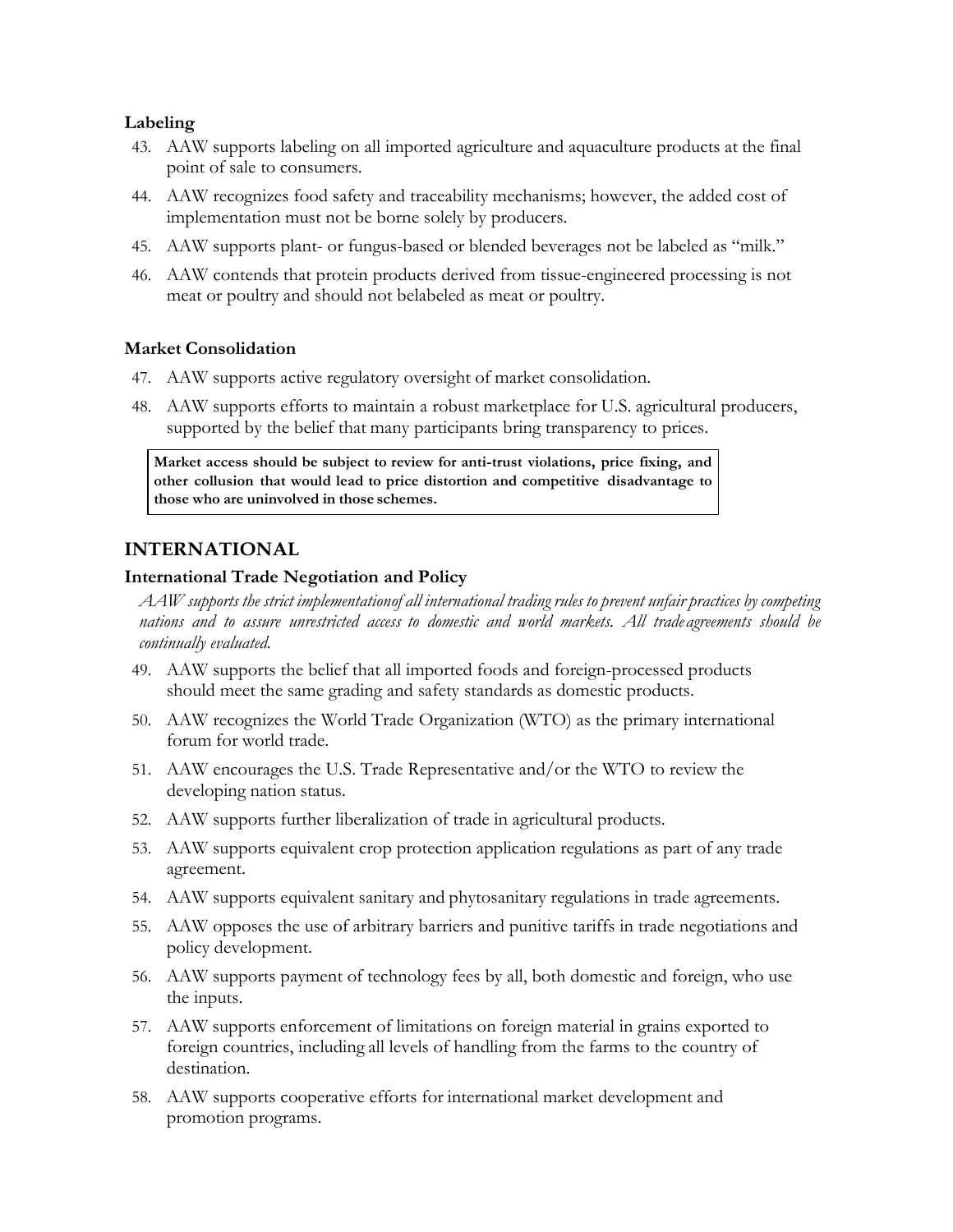- 59. AAW supports the protection of intellectual property in trade agreements (genetically engineered technologies,software, equipment, proprietary crops/varieties, etc.).
- 60. AAW opposes currency manipulation.

# **BORDER AND PORT INSPECTIONS**

- 61. AAW supports the Animal and Plant Health Inspection Service (APHIS) having the responsibility for border andport inspections.
- 62. AAW supports improving inspection ofour food supply at ports of entry and borders by testing more frequently.

## **SANCTION REFORM**

63. AAW opposes unilateral sanctions involving food because they have not proven effective to further foreign policy goals and are disruptive to international food trade.

# **INFRASTRUCTURE**

### **Transportation**

- 64. AAW supports fiscally responsible investment in modernizing our transportation infrastructure.
- 65. AAW supports modifications to the HOS (hours of service) mandates to give additional flexibility consistent with commercial realities (ex: livestock, pollinators, fresh produce).
- 66. AAW believes that all commercial vehicles operating within U.S. borders must meet federal and state safety standards.
- 67. AAW supports the federal government reserving federal fuel and transportation taxes and fees collected to be used for their intended purpose.

## **Telecommunications**

- 68. AAW supports federal resources prioritizing high speed rural connectivity to include support for precision agriculture to allow rural communities to remain competitive.
- 69. AAW supports a full range of ownership of telecommunications infrastructure, including entrepreneurs, corporations, cooperatives, municipalities and other units of local government.
- 70. AAW supports contribution reform of the Universal Service Fund to ensure long-term, scalable data and voice service to rural areas.
- 71. AAW supports federal resources to build fiber-based and wireless telecommunications (line of sight and satellite) for support of rural development.
- 72. AAW supports federal agencies and private companies standardizing precision agriculture technologies for seamless inter-operability.
- 73. AAW supports the Federal Communication Commission expanding novel models of spectrum licensing to rural areas.
- 74. AAW encourages the Federal Communication Commission to maintain an inventory of all spectrum usage and to enforce licensed spectrum to prevent noise.
- 75. AAW supports keeping the Internet as a means of open communication.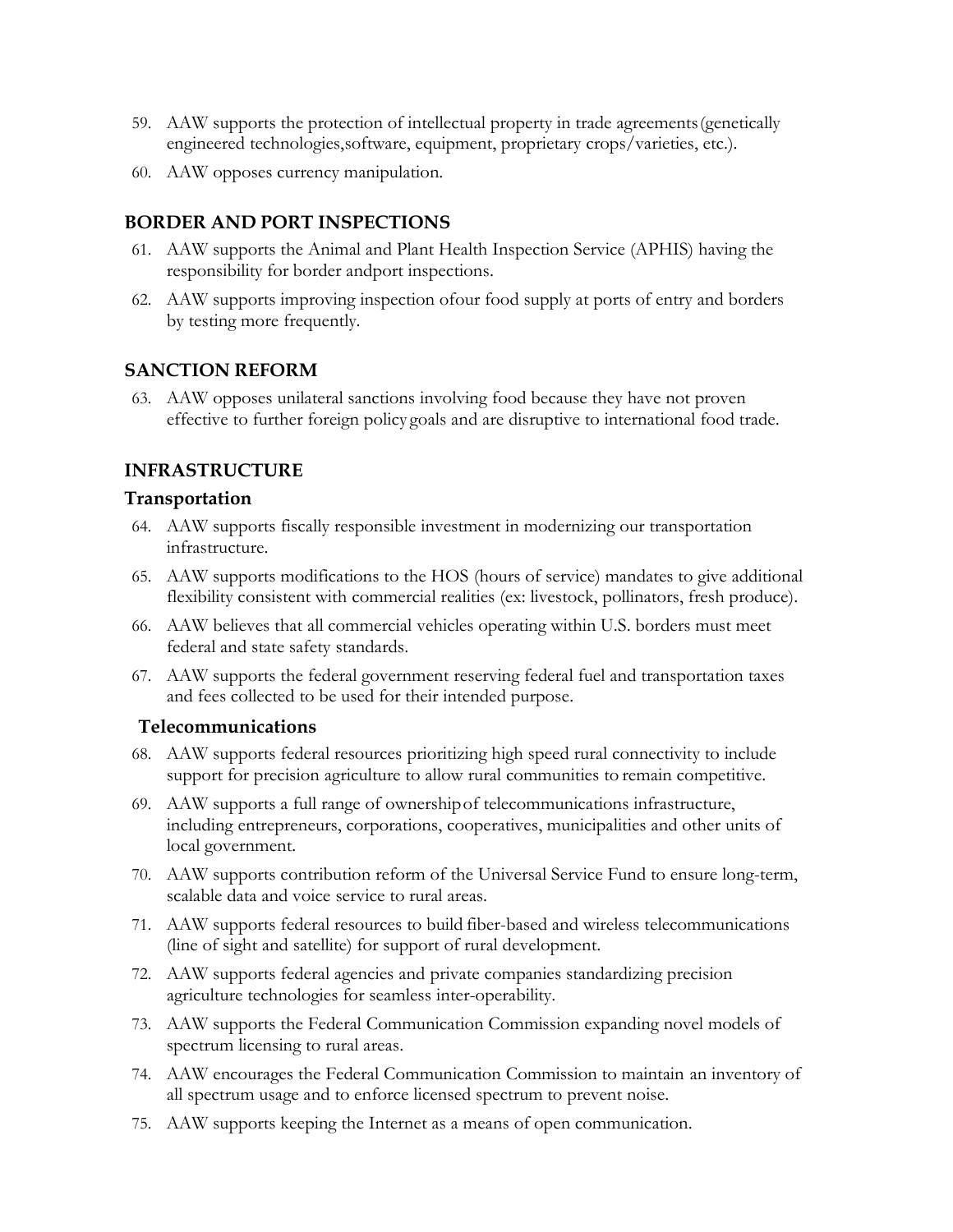- 76. AAW supports federal funding for any requirements mandated by the federal government to upgrade first responder and local law enforcement technology.
- 77. AAW supports undergrounding utilities with adequate fair market compensation to landowners.
- 78. AAW supports policies and funding for the development of an innovative culture in rural America through transmission of land grant universities' research discoveries into commercial ventures.
- 79. AAW supports that USDA Natural Resources Conservation Service (NRCS) funding go directly to farmers, rather than intermediaries, with more opportunities to subsidize retrofitting of farms with new innovative technologies and practices that help increase farmers' wise management, yield, and profitability.
- 80. AAW supports efforts by nonprofits and educational institutions to develop entrepreneurship in youth and adult populations. This includes minority, underserved and existing adults who are transitioning into a new agriculture business venture.

## **Cooperatives**

81. AAW supports the ability of farmers and ranchers to participate in cooperatively structured enterprises.

### **Access to Capital**

- 82. AAW supports lending policies that recognize the unique lending environment of rural areas.
- 83. AAW supports initiatives that will ensure that community banks and the Farm Credit System remain reliable and competitive sources of credit for farmers, ranchers, and agribusinesses, as well as agricultural and rural infrastructure cooperatives.
- 84. AAW supports the U.S. House and Senate Agriculture Committees' continued jurisdiction over the Farm Credit System and regulatory oversight by the Farm Credit Administration.
- 85. AAW supports access to capital for beginning farmers and ranchers, as well as funding for diversification of agricultural operations and upgrades.
- 86. AAW supports efforts to allow farmers to request mediation, restructuring, or other similar resolutions of distressed debt(s).

## **Rural Post Offices**

87. AAW opposes the closure of rural post offices and facilities and the reduction of services that provide rural mail distribution.

# **TAXATION**

- 88. AAW opposes any effort to make tax laws more burdensome.
- 89. AAW supports the cash accounting method for family farmers and ranchers, regardless of business structure and gross income.
- 90. AAW supports retaining Section 1031, Like-Kind Exchanges,and continued use of tax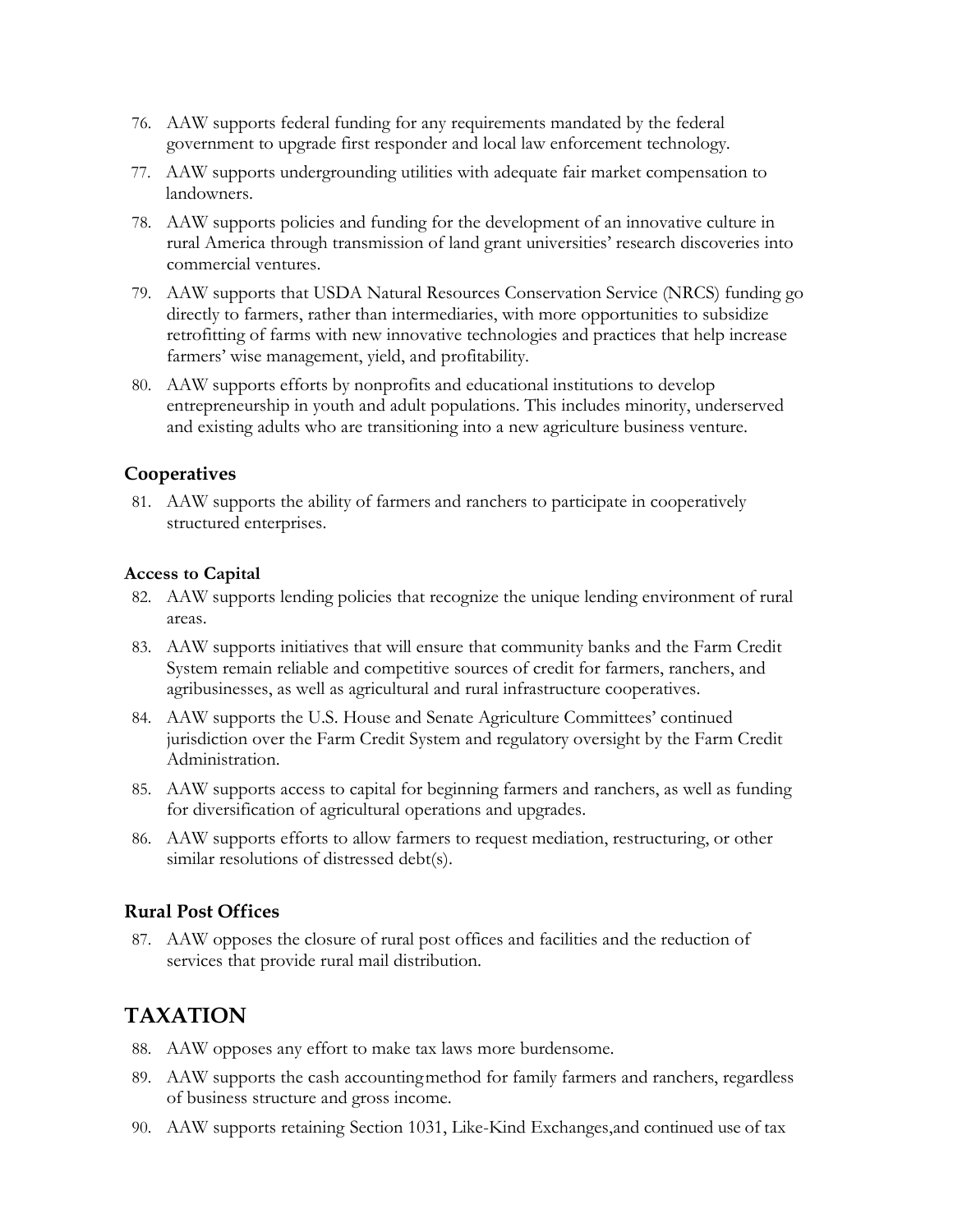deferment options through installment sales.

- 91. AAW supports restoring the Domestic Production Activity Deduction for all farms, regardless of business structure.
- 92. AAW supports business interest paid on loans to be fully deductible.
- 93. AAW supports FICA and Medicare taxes (self-employment tax) to be assessed only on wages, not on pass-through dividends to shareholders from corporate-structured farms.
- 94. AAW supports increasing the federal primary residence capital gains tax exemption to \$500,000/\$1,000,000 and that it would apply to the sale of farmland.
- 95. AAW supports the depreciation recapture rules when farm and other business depreciable assets are sold on retirement or cessation of business.
- 96. AAW supports special exemptions for purchases of machinery and equipment, land improvements, livestock, and buildings.
- 97. AAW supports the permanent authorization of bonus depreciation of 100%, up to 50% for qualified property, placed in service through December 2022.
- 98. AAW supports a continued individual estate tax exemption at \$12.06 million or above, indexed for inflation.
- 99. AAW supports increasing the current \$16,000 gift tax exemption.
- 100. AAW supports a stepped-up basis to all inherited assets.

**AAW is concerned that eliminating the estate tax carries with it a return to carry-over basis. This would mean that farm heirs(as well as other heirs) would not get a steppedupbasis for property they inherit, making property acquired via inheritance and later sold subject to very large capital gains taxes.**

- 101. AAW supports a tax incentive for lifetime payouts from individual annuities.
- 102. AAW supports investment standards to protect the client's best interest.

# **HEALTHCARE**

103. AAW supports a health care system:

- that requires health care providers to accept private pay for medical services;
- that increases competition for voluntary purchasing alliances and associations to help smaller employers and individuals buy insurance at a reasonable rate;
- that employers of fewer than 50 full-time employees be exempt from legislation that requires them to pay for health care coverage, including insurance within which decisions for specific testing and hospital stays should be determined by attending medical professionals;
- that continues to develop and use paraprofessional programs in rural communities as well as programs to encourage doctors and nurses to locate in rural areas;
- that promotes insurance programs that support agriculture's unique regional and seasonal needs.
- 104. AAW supports funding for behavioral and mental health services, including prevention, treatment, and recovery.
- 105. AAW supports keeping our food production and supply chain intact with federal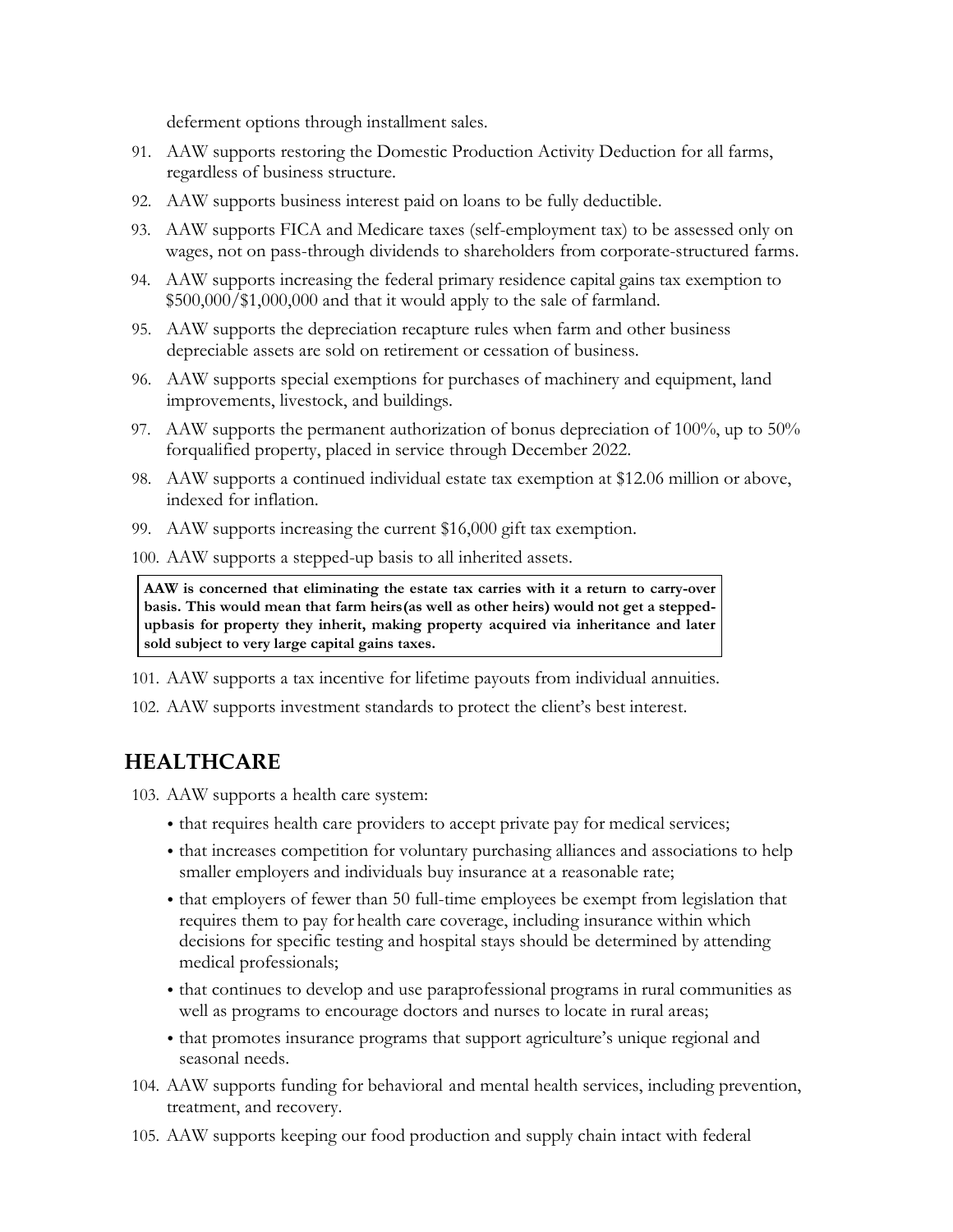funding for ongoing testing and immunizations against pandemic diseases for employees.

- 106. AAW supports that citizens of the United States should have access to the best medical service, health insurance, prescriptions, and Medicare coverage from the most economical source of their choice.
- 107. AAW supports employers being able to choose what health insurance plans to offer their employees, if any.
- 108. AAW supports health insurance rules and tools such as health savings accounts that recognize the cost of additional dependents.
- 109. AAW supports requiring health insurance companies to reimburse pharmacies for prescriptions at the pharmacy's cost.
- 110. AAW supports Medicare funding for rural health services and payments to rural health professionals and facilities at the same level as their urban counterparts.
- 111. AAW supports that Medicare, other government funding, and health insurance include paying for preventative programs, such as nutrition counseling.
- 112. AAW supports national regulations that would create a uniform, consistent system to remove barriers to consumer choices and offer consumers the same protections nationwide.
- 113. AAW supports the federal tax deduction of health insurance at 100% for the selfemployed, regardless of business structure.
- 114. AAW supports continued appropriation of federal funds to keep rural hospitals operational and modern.
- 115. AAW supports retaining critical access hospital status for existing facilities.
- 116. AAW supports continued availability of resources to assist the elderly and disabled in need of long-term care.

# **COMMODITIES**

*A domestic food, fuel and fiber supply must be the basisof our national security. AAW recognizes that U.S. farmers and ranchers continue to provide a safe and abundant food supply in a healthy environment. The future wellbeing of the world depends upon modern, progressive production capabilities and practices of U.S. agriculture.*

- 117. AAW supports the use and protection of existing and new seed technology for food, feed and fiber to advance a higher economic benefit and to assure an abundant, sustainable, and secure domestic and global food supply.
- 118. AAW supports an independent audit of all commodity checkoffs as well as complete transparency.
- 119. AAW supports the retention and continued development of an independent U.S. Department of Agriculture (USDA). AAW believes the USDA is imperative for the continued global success of our national food, fuel and fiber product security.
- 120. In the event of a natural disaster, AAW supports timely government assistance to affected agricultural producers.
- 121. AAW supports an efficient and modern transportation infrastructure, which enables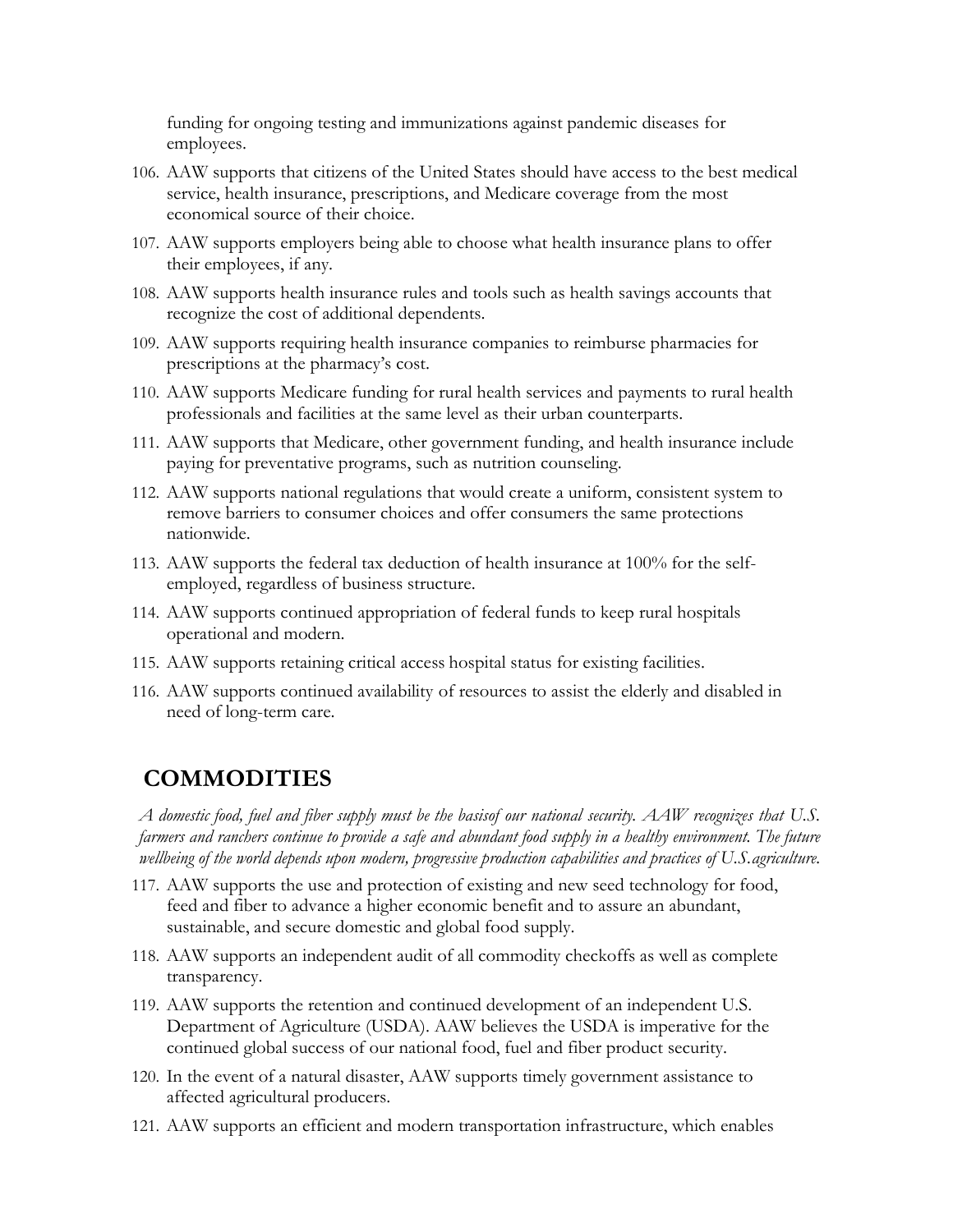U.S. farmers and ranchers to access domestic and world markets. We encourage access to containers for agricultural shipping rather than returning them empty to foreign ports. The general lack of transportation infrastructure maintenance, including locks and dams and railroad monopolies, puts all the world food supply in jeopardy.

- 122. AAW urges USDA Regional Climate Hubs to use peer-reviewed data when delivering information and guidance. We oppose technologies and risk management procedures that would create a burden to those producing food, fuel and fiber.
- 123. AAW supports the legislative due process for determining major agricultural policy.
- 124. AAW supports organic producers paying into commodity check-off programs as do conventional producers.

## **COMMODITY MARKETING**

125. AAW supports initiatives that promote the ability to offer forward contracts and riskmanagement tools.

# **CROP INSURANCE**

- 126. AAW supports crop insurance that:
	- provides coverage based on current crop history and is administered by the private sector;
	- provides affordably priced, adequate coverage, which is actuarially sound and voluntary, in all regions of the country;
	- requires participation for eligibility ingovernment crop disaster programs.
- 127. AAW supports crop insurance as a viable alternative within the Farm Program as a necessary means for global food security at an affordable cost to producers.
- 128. AAW supports the strict enforcement of crop insurance regulations regarding abuse of the program.
- 129. AAW supports the government recognizing that private insurers must preserve capital for possible future payouts to producers. We support the transparency of all crop insurance companies.

# **CROP PROTECTION**

- 130. AAW supports the continued use of fumigants and specifically the authorized use of methyl bromide in response to an "emergency event." There is currently no existing process to request the use of methyl bromide for an "emergency event" when no other alternatives are available.
- 131. AAW supports the registration of current fumigants and continued development of new fumigants for crop production and export opportunities.
- 132. AAW supports the reauthorization for the Pesticide Registration Improvement Act (PRIA) to allow the Environmental Protection Agency (EPA) to conduct timely review and determination on new product registration and amendments to existing product registrations.
- 133. AAW urges Congress to continue oversight of the EPA in its review of Section 18,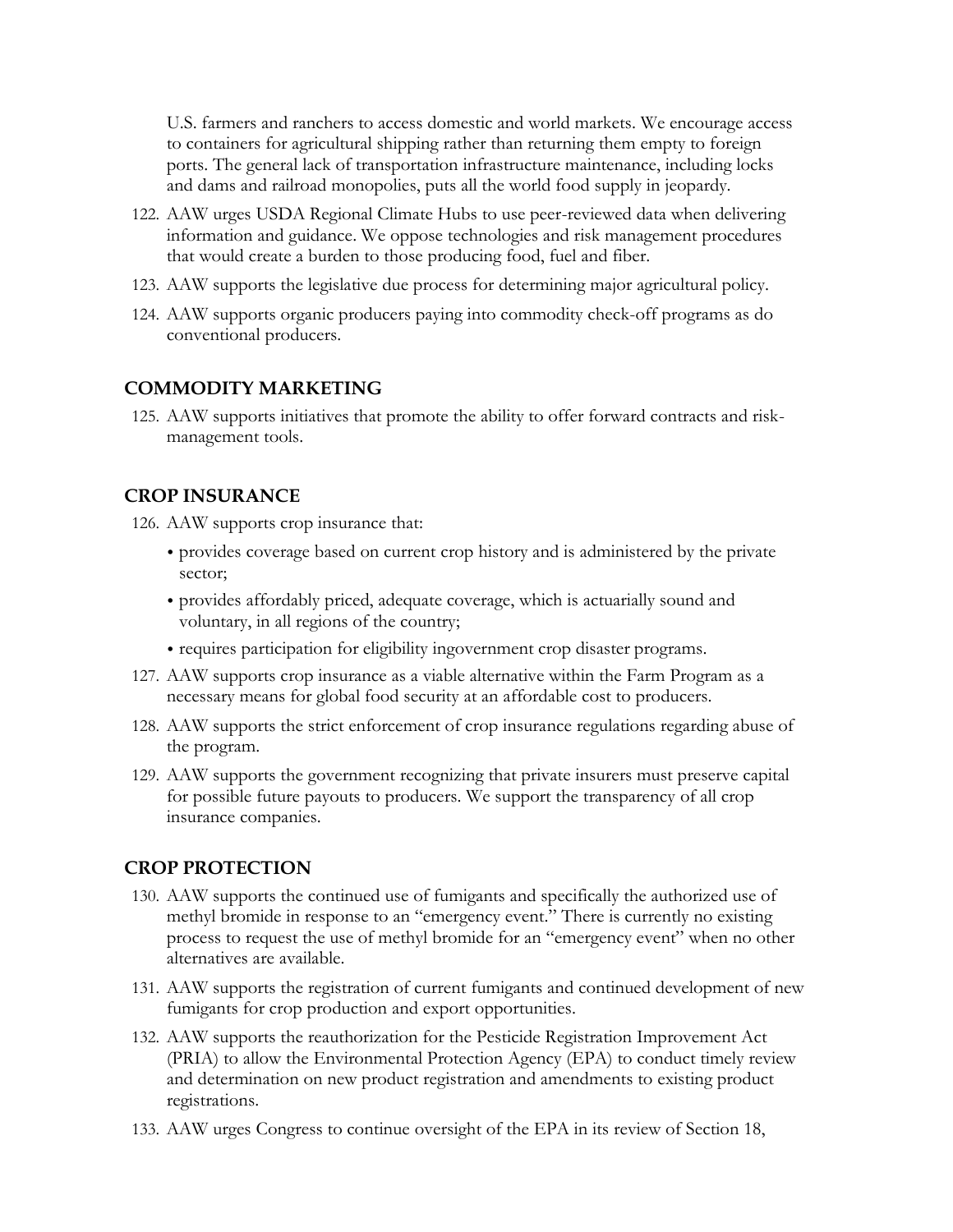Section 24C and Crisis Exemption requests by the states, manufacturers and third parties in a timely manner. Sections 18 and 24 are emergency pest management protocol.

- 134. AAW supports a federal policy for the use of the best available scientific data/information in the decision-making process for regulating crop production tools.
- 135. AAW opposes a zero-risk standard for spray drift and supports the requirement that products be applied according to the label.
- 136. AAW supports the policies that provide for producers to keep records on-site for chemical usage.
- 137. AAW supports dedicated IR-4 (Interregional Research Project No. 4) funding, a program to support the registration of crop management tools for minor crops.

**IR-4 coordinates financial and scientific resources of federal government, land grant universities and the private sector to manage destructive pests that threaten food security, consumer prices and the public health.**

## **FRUITS, VEGETABLES AND SPECIALTY CROPS**

- 138. AAW supports the U.S. Department of Agriculture (USDA) increasing fruits, vegetables, and specialty crops for consumption in federal food programs.
- 139. AAW supports the continued education for the consumption of U.S.-grown produce, which provides tremendous health and economic benefits to both consumers and growers.
- 140. AAW supports research and implementation of minimum grade quality standards for fresh fruits, vegetables and specialty crops that will improve product quality and meet consumer expectations to enhance the growers' competitive position.
- 141. AAW also supports a periodic review and revision of federal grades and standards to better reflect conditions due to modern harvest and marketing methods.
- 142. AAW supports the U.S. Trade Representative establishing a staff position for specialty crop trade matters in the agricultural office.
- 143. AAW supports individual and cooperative efforts by producers to improve income with processing and marketing methods which add value to farm products while maintaining food safety.

#### **GRAINS, SUGAR AND COTTON**

- 144. AAW supports and promotes alternative uses of all grain and related by-products produced in the United States.
- 145. AAW supports a national energy policy that includes a Renewable Fuel Standard (RFS) for all transportation fuels and less dependence upon foreign oil.
- 146. AAW supports the U.S. sugar program.

#### **NEW CROPS & NEW USES**

147. AAW supports research efforts into the development of alternate/new crops for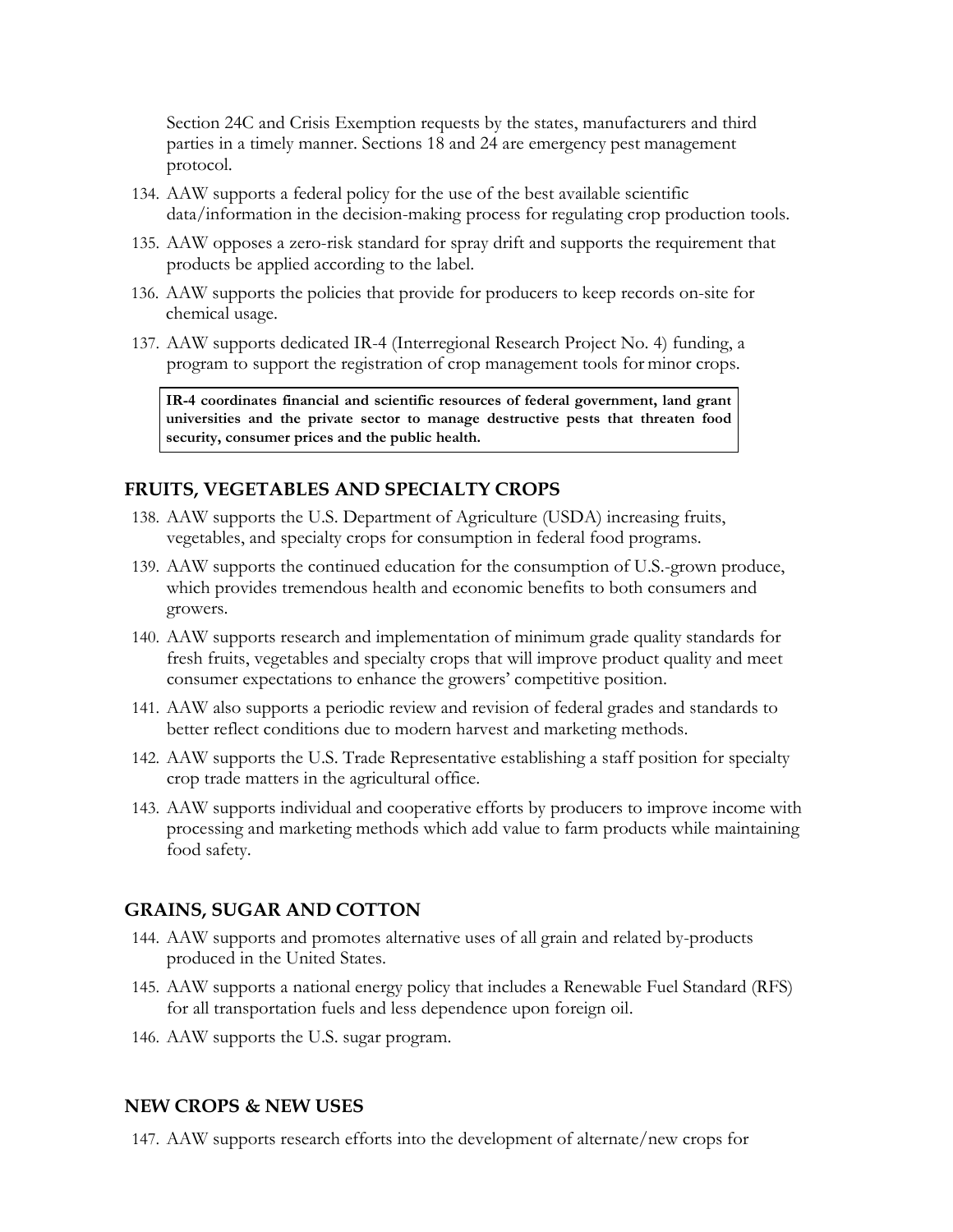commercial food, fiber and energy uses.

- 148. AAW supports research on plant-based feeds necessary to develop the regulatory structure for an offshore aquaculture industry in the U.S.
- 149. AAW supports the continued research and development of production and legal uses of the various cannabis plants.
- 150. AAW supports improving medical cannabis programs to better protect patient rights and access to medicine.

# **FOOD SAFETY & NUTRITION**

- 151. AAW supports a federal standard to maintain the U.S. food supply while maintaining consumer food confidence in the safety and affordability of U.S. agricultural products.
- 152. To ensure the safety of our food supply, AAW supports:
	- the implementation of animal health emergency management and eradication programs;
	- Hazard Analysis and Risk-based Preventive Control (HARPC);
	- monitoring the status of foreign anddomestic animal diseases;
	- inspections at the border to maintain asafe and abundant food supply for the American people and the world population;
	- the advancements in ag chemicals andtechnology that play a major role in maintaining both quality and quantity of food.
- 153. AAW fully supports the most recent peer-reviewed published scientific studies in dietary recommendations.
- 154. AAW supports healthy eating habits, recommending a balanced daily diet of meats, dairy, eggs, fruits, whole grains, and vegetables in order to support healthy living.
- 155. AAW supports the Food Safety Modernization Act (FSMA) the most sweeping reform of our nation's food safety laws in more than 70 years — shifting focus to risk prevention, rather than only responding to contamination, in the following areas:
	- protection of food against intentional adulteration;
	- sanitary transportation of human andanimal foods;
	- safety rules for produce;
	- foreign supplier verification;
	- accredited third-party certification;
	- preventative controls for human foods;
	- preventative controls for animals.

These regulated programs assure consumer confidence in our national food supply and products sourced fromother countries.

#### **LANDSCAPING, NURSERIES AND GREENHOUSES**

156. AAW supports the development of industry-driven, science-based, voluntary, Best Management Practices (BMPs), including, but not limited to, cost-share programs and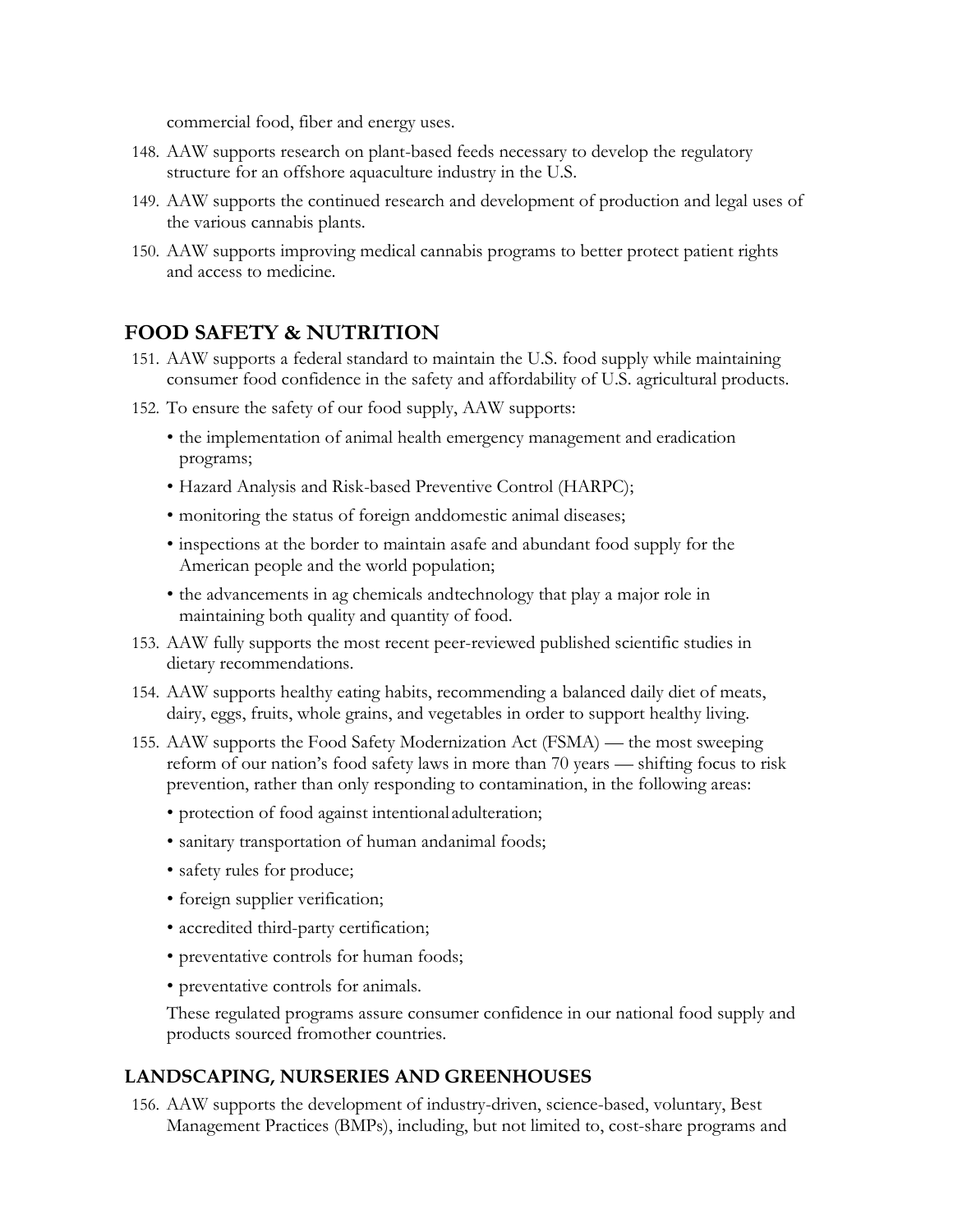other incentives that assist nurseries in meeting water quality standards and other environmental goals.

- 157. AAW supports continued research and development of biological, physical, cultural and chemical tools necessary for nursery growers and landscape maintenance professionals to incorporateIntegrated Pest Management (IPM) strategies into their overall management regimens.
- 158. AAW insists that the scientific foundationand biological integrity of Quarantine-37 (Plants for Planting Manual/7CFR) must never be compromised. It is a scientifically sound, biologically based barrier designed to minimize the introduction of new, damaging, exotic pests and diseases into the U.S.

# **LIVESTOCK AND DAIRY**

- 159. AAW supports programs financed by producer and processor investment thatincrease demand for U.S. dairy and livestock products both in the United States and around the world.
- 160. AAW supports the use of the latest technological tools to meet increased global demand for meat, milk, and eggs.
- 161. AAW supports availability of new products to safeguard the health of animals.
- 162. AAW supports the responsible use of antibiotics and other industry-approved treatments to safeguard animal health.
- 163. AAW supports an enhanced infectious disease monitoring and testing program of imported and domestic animals and meat to maintain consumer confidence and market stability.
- 164. AAW opposes announcements of suspect cases of infectious zoonotic diseases.
- 165. AAW supports timely announcements of confirmed cases of infections and zoonotic diseases.
- 166. AAW supports interstate shipment of meat from state-inspected processing plants where state regulations are equal to or exceed federal regulations.
- 167. AAW urges the USDA to work with state and federal animal health officials to identify all animals imported into the United States.
- 168. AAW recommends that any federally mandated surveillance and food safety programs be accompanied with adequate federal funding.
- 169. AAW urges Congress to promote policyand regulations that encourage flexibilityby the livestock industry to make responsible management decisions on breeding, disease surveillance, marketing,environmental conditions, and other issues that affect the livestock industry and the welfare of animals.
- 170. AAW supports an effective track andtrace system that is cost effective to producers and enhances public confidence in the U.S. food supply.
- 171. AAW supports legislation to clarify thatCongress did not intend to regulate manure under the Comprehensive Environmental Recovery Compensationand Liability Act (CERCLA) or the Environmental Protection and Community Right- to-Know Act (EPCRA), known as Superfund laws.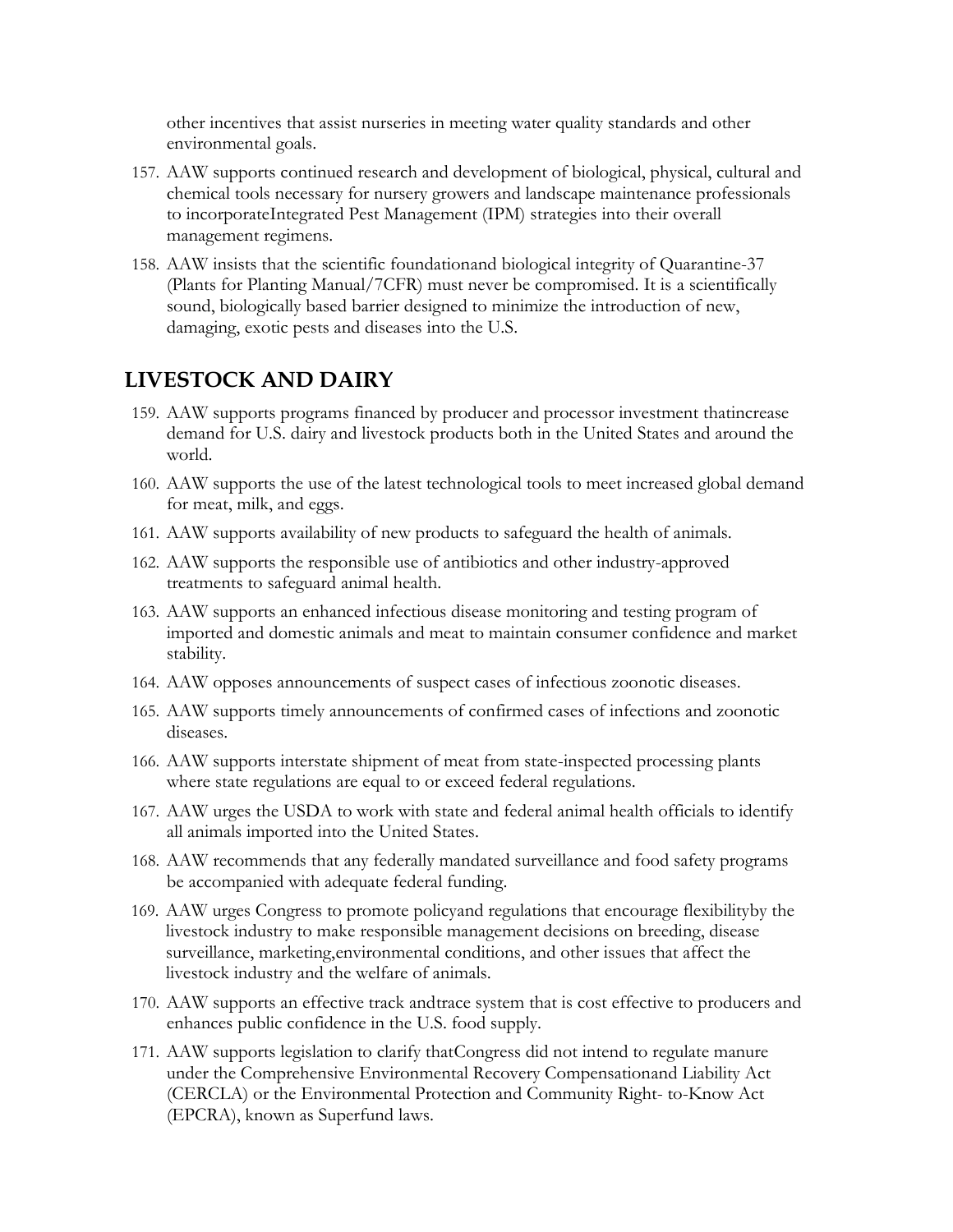- 172. AAW opposes implementing fines and/or prison time for anyone who sells,transports, imports or exports horses going to a humane and regulated horse processing facility.
- 173. AAW supports an updated pricing structure for milk producers.
- 174. AAW supports the voice of individual farmers in a FMMO (Federal Milk Marketing Order) hearing process, and the elimination of block and modified block voting.
- 175. AAW supports the development of newtechnology or strategies to be able to legally sell dairy products directly off thefarm to increase profitability.
- 176. AAW supports the development of newdairy products and the expansion of current dairy products into new markets.
- 177. AAW supports the Dairy Margin Coverage (DMC) Program and the Dairy Revenue Protection (DRP) Program.
- 178. AAW supports plant- or fungus-based or blended beverages not be labeled as "milk."

#### **ANIMAL WELL-BEING**

- 179. AAW supports the responsible treatment of animals according to commodity group ethical principles and quality assurance programs.
- 180. AAW supports a foot and mouth disease vaccine research and development bank.
- 181. AAW supports the inclusion of farmers and ranchers, as well as industry professionals, in the development of any new policy to regulate treatment practices.
- 182. AAW supports the use of working animals for the purpose of performing aspecific duty or function including ranching, transportation, exhibition, andeducation by for-profit entities.
- 183. AAW supports research and education into standards of care that ensure animal wellbeing and profitable ways to raise livestock set by marketing demands. This should require the use of recent peer-reviewed research-based science.
- 184. AAW supports only highly qualified and uniformly trained states' departments of agriculture employees' access to properties for inspections at slaughterhouses or any other animal handling facility.
- 185. AAW opposes any legislation or regulations that would allow the Humane Society of the United States (HSUS), People for the Ethical Treatment of Animals (PETA), or any other anti-animal industry activists' access to slaughterhouses and private animal handling facilities for any reason at any time.
- 186. AAW respectfully asks legislators, when they are approached by animal rights representatives to support or sign on to bills pertaining to animal health and welfare, to talk with actual livestock producers about the legislation to learn why producers use these practices for the well-being of their animals.
- 187. AAW supports the responsible use of animals in research.
- 188. AAW supports legislation establishing strong federal criminal penalties and civil remedies for violent, threatening, obstructive and destructive conduct that is intended to injure, intimidate, or interfere with animal enterprises and research.
- 189. AAW supports legislation that would create criminal and civil penalties for anyone secretly filming or participating inundercover investigations at agricultural facilities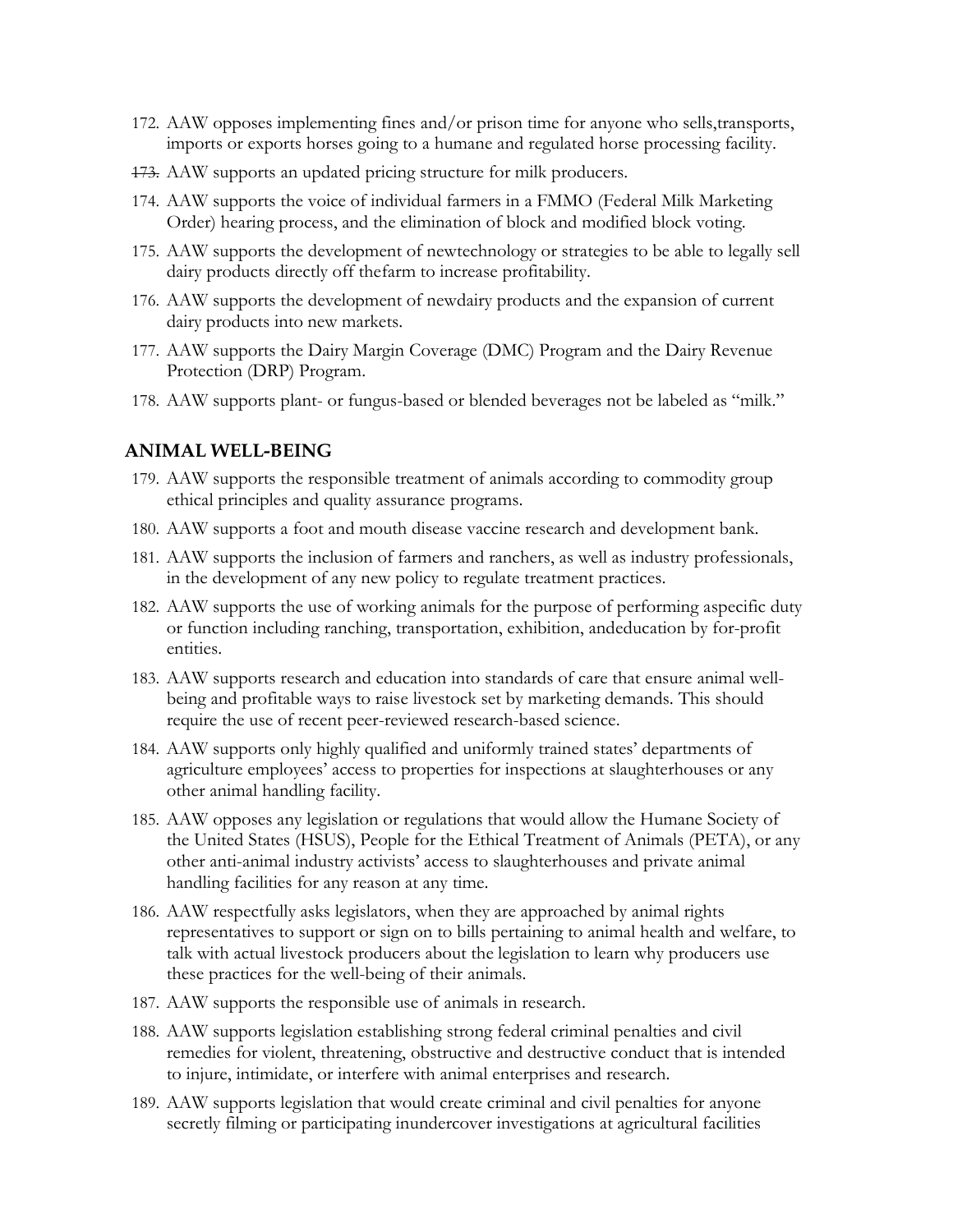without the express permission of the owner of the property.

- 190. AAW supports legislation that establishes assistance for security programs at research facilities.
- 191. AAW supports the right of farmers to protect their records from public access.
- 192. AAW supports the legalization of horse slaughter plants to guarantee the humaneand environmentally sensitive disposal ofabandoned, aged and infirmed horses in the U.S. without excessive regulations.
- 193. AAW supports the sale, possession, andhumane transportation of horses for processing across state and international borders without excessive regulations.
- 194. AAW supports the use of standardized Best Management Practices (BMPs) in livestock carcass disposal.
- 195. AAW opposes regulations which require licensed businesses to sell only rescue animals.

### **NATIVE POLLINATORS**

- 196. AAW supports strong pollinator communities, and the funding for continued research, including but notlimited to, bee pests and diseases.
- 197. AAW supports locally determined practices as the most beneficial means ofmaintaining native pollinator health.

# **EDUCATION**

- 198. AAW supports agricultural education and education about our nation's food, feed, fiber, flora, and fuel supplywhich must be based on factual information and peerreviewed science.
- 199. AAW encourages agriculturalists to work cooperatively on common issues through education.
- 200. AAW supports the intent of the Carl D. Perkins Act with increased funding for vocational (career and technical) agriculture education.
- 201. AAW supports a national Agriculture in the Classroom (AITC) program with continued funding and support for a national director and regional and national conferences.
- 202. AAW supports funding for agricultural research and development through land grant universities and the U.S. Department of Agriculture (USDA) to ensure the necessary increases in productivity and safety of food, feed, fiber, flora, and fuel supply.
- 203. AAW supports public education based on historical and scientific facts.
- 204. AAW supports agricultural and natural resource education along with leadership training programs, such as FFA, 4-H, et. al., to prepare youth and adults for careers in agriculture, agri-business, and natural resources.
- 205. AAW supports agricultural and natural resource education along with leadership training programs to prepare youth and adults for careers in agriculture, agri-business, and natural resources.
- 206. AAW supports vocational education programs.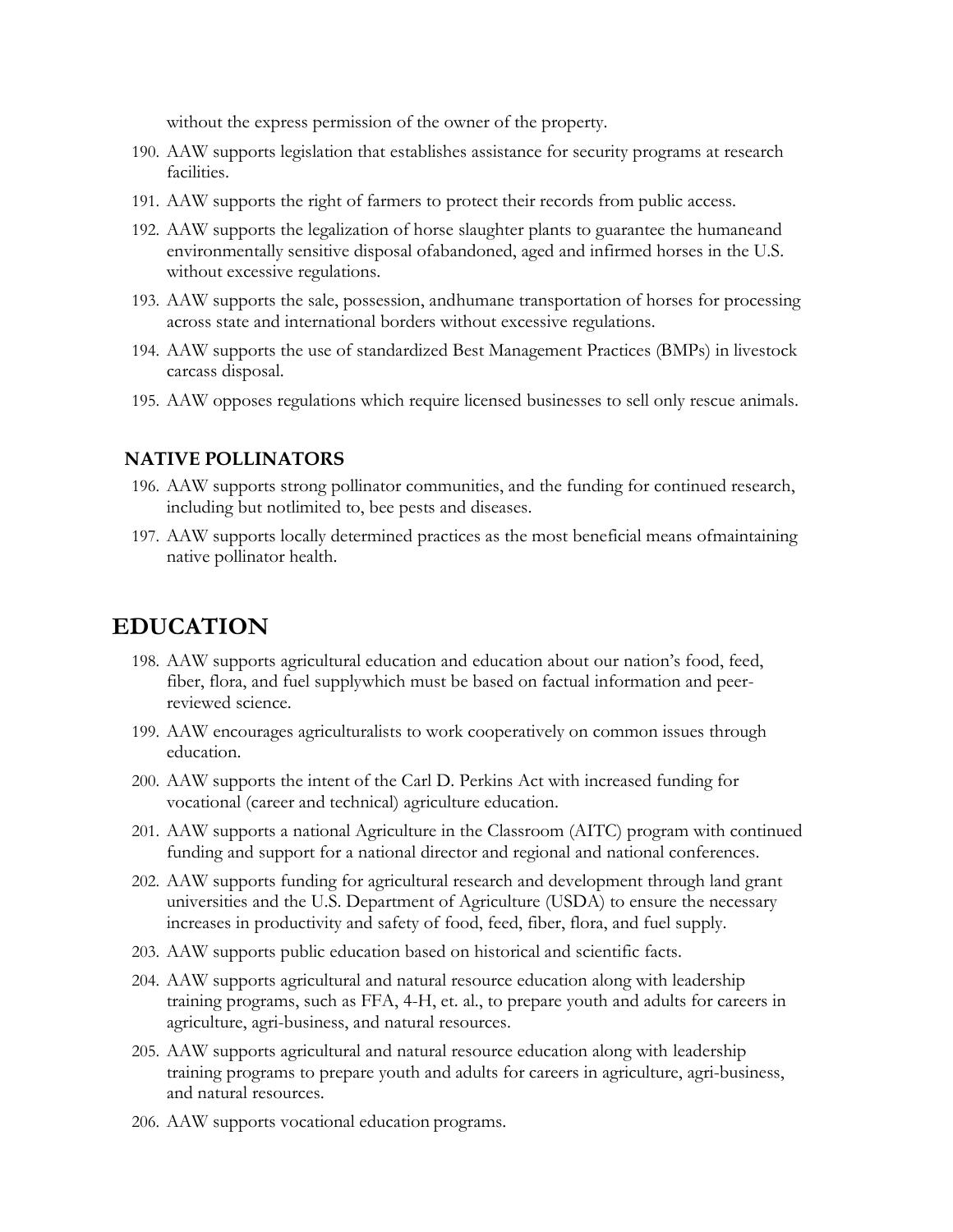207. AAW supports access to higher education in rural areas by any means necessary, including virtual learning via broadband or satellite, or cooperative efforts with high schools or higher educational institutions.

# **NATURAL RESOURCES**

*AAW stands firm in defending the Constitution of the United States of America and we strongly urge all members of Congress to protect the sovereignty of the United States against global governance.*

*AAW defines "sustainable agriculture," including silviculture, forestry, aquaculture, and hydroponics, as using best management practices adapted for the local environment and resources that produce safe, high-quality food and other products for America and the world, resulting in profitable operations that improve theland and environment for future generations.*

- 208. AAW supports private property and individual rights to productively use land and natural resources and rejects any policy that erodes these rights.
- 209. AAW supports active involvement of all parties, especially local, before federal agencies make decisions that infringe on the producer's rights.
- 210. AAW supports the multiple beneficial uses of natural resources.
- 211. AAW recommends policies that promote abundant renewable natural resources in a healthy, productive environment.
- 212. AAW supports the use of natural resources to produce food, clothing, shelter and fuel as a priority for the U.S.economy and national security.
- 213. AAW believes that government agencies that are using decision-making powers to affect natural resource communities and industries need to be held accountable fortheir decisions and actions. There should provide:
	- specific timetables;
	- timely, reliable reports that comply with the Information Quality Act (IQA).
	- analysis of public and private costs of implementation;
	- balancing of harms and benefits using peer reviewed science and economic considerations;
	- analysis of the effect of no-management actions (i.e. increased loss of lives and property due to wildfires).

**The Information Quality Act (IQA) is a federal law that requires federal agencies ensure the scientific integrity of data and peer-reviewed studies of information they disseminate. The Office of Management and Budget issued guidelines federal agencies must follow.**

- 214. AAW supports community-oriented policing with increased training for local, as well as state and federal law enforcement to understand the local agricultural practices.
- 215. AAW asserts that any new policy must deliver environmental progress withoutharming the U.S. economy or its food, fiber or fuel production.

# **CLEAN AIR**

216. AAW supports a clean air standard providing an agricultural exemption for dust particulate matter generated as a result of agricultural activities. Any definition including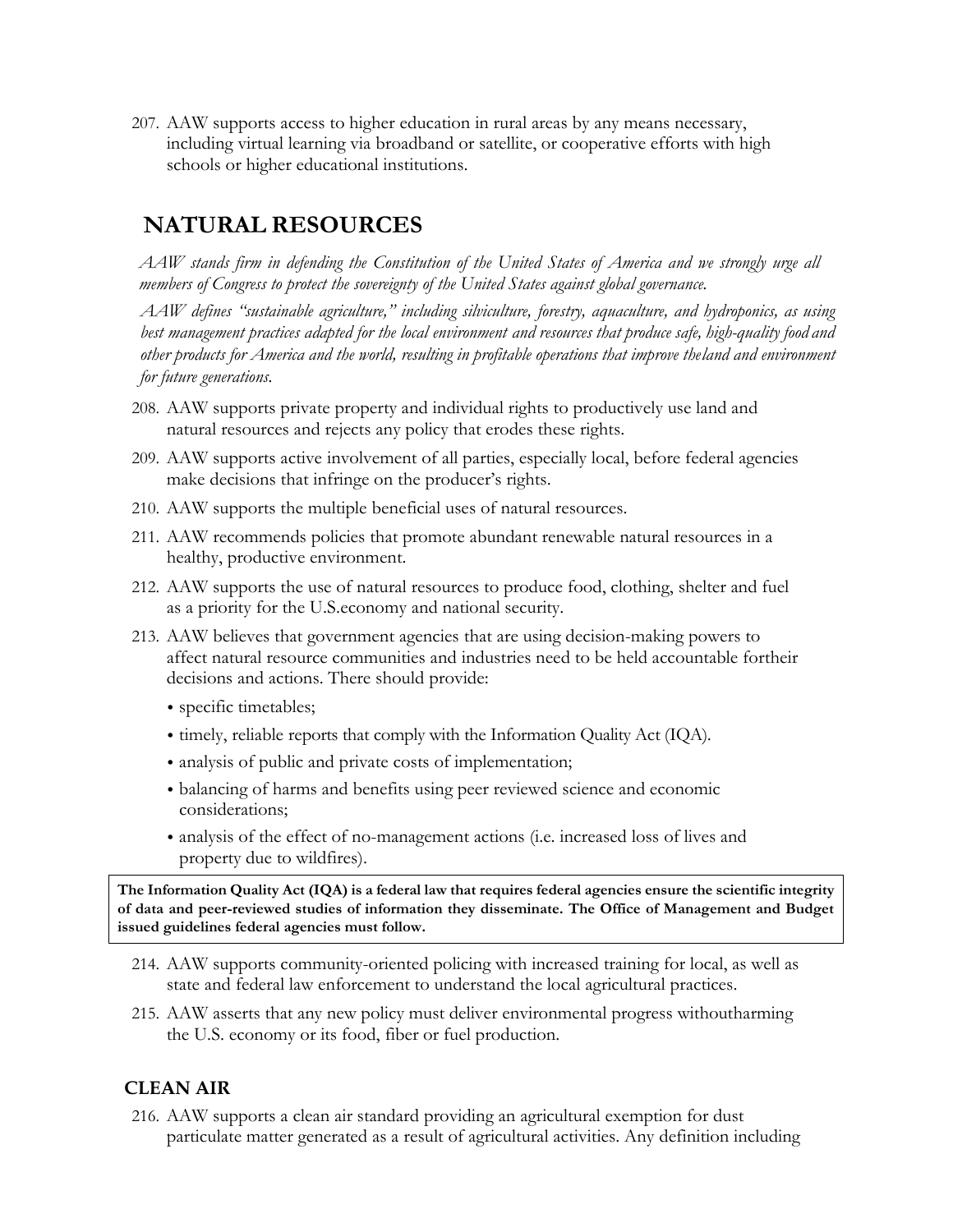dust as a contaminant must exempt production agriculture and silviculture. Any increase in dust regulation must show proof of IQA compliance as a justification for the increased regulation.

- 217. AAW supports a clean air standard that does not:
	- curtail production activities;
	- restrict responsible pesticide applications when following label instructions
	- eliminate pesticide availability;
	- restrict animal agriculture due to emissions from animals, their waste, waste handling and storage;
	- prescribe costly control measures for animal agriculture;
	- require wasteful control measures for certain food and agricultural processing industries;
	- restrict energy production or lead to increased energy costs in rural areas.
- 218. AAW opposes public efforts, such as emissions limits and exchange programs (for example, Cap and Trade) which put U.S. agriculture at a disadvantage with other countries.

#### **ENDANGERED SPECIES ACT**

*America's security and economic solvency depend upon our military and domestic food and energy supply and must therefore take precedence over the regulations of the Endangered Species Act (ESA).*

- 219. AAW supports the value of human life, safety, and welfare above any other species whether endangered, threatened, or not listed.
- 220. AAW supports compliance with the Information Quality Act (IQA) before listing or delisting of threatened or endangered species.
- 221. AAW supports the repeal of the existing Endangered Species Act. Funding for the Endangered Species Act (ESA) needs to be discontinued until such time as the ESA is reauthorized and the means for funding is reevaluated. In addition, we recommend concentrating on reforming guidance and court proceedings that detrimentally affect implementation of the ESA.
- 222. AAW supports active land management, private property rights, and policies that benefit all species without placing anyone (i.e., endangered or threatened) species above others.
- 223. AAW supports full partnership with states and local agencies in listing species, defining critical habitat designations, leading recovery planning, and delisting decisions.
- 224. AAW supports state and local control of the management of all species of predators. Each state has different issues with animals such as, but not limited to, wolves, cougars, or bears (known as "apex predators").
- 225. AAW opposes the introduction and/or reintroduction of apex predator species, especially where there is no historical evidence of the species.
- 226. AAW supports a requirement that the Environmental Impact Statement (EIS) and Critical Habitat designations be completed before regulatory action is taken.
- 227. AAW urges Congress and the U.S. Fish and Wildlife Service (USFWS) to weigh social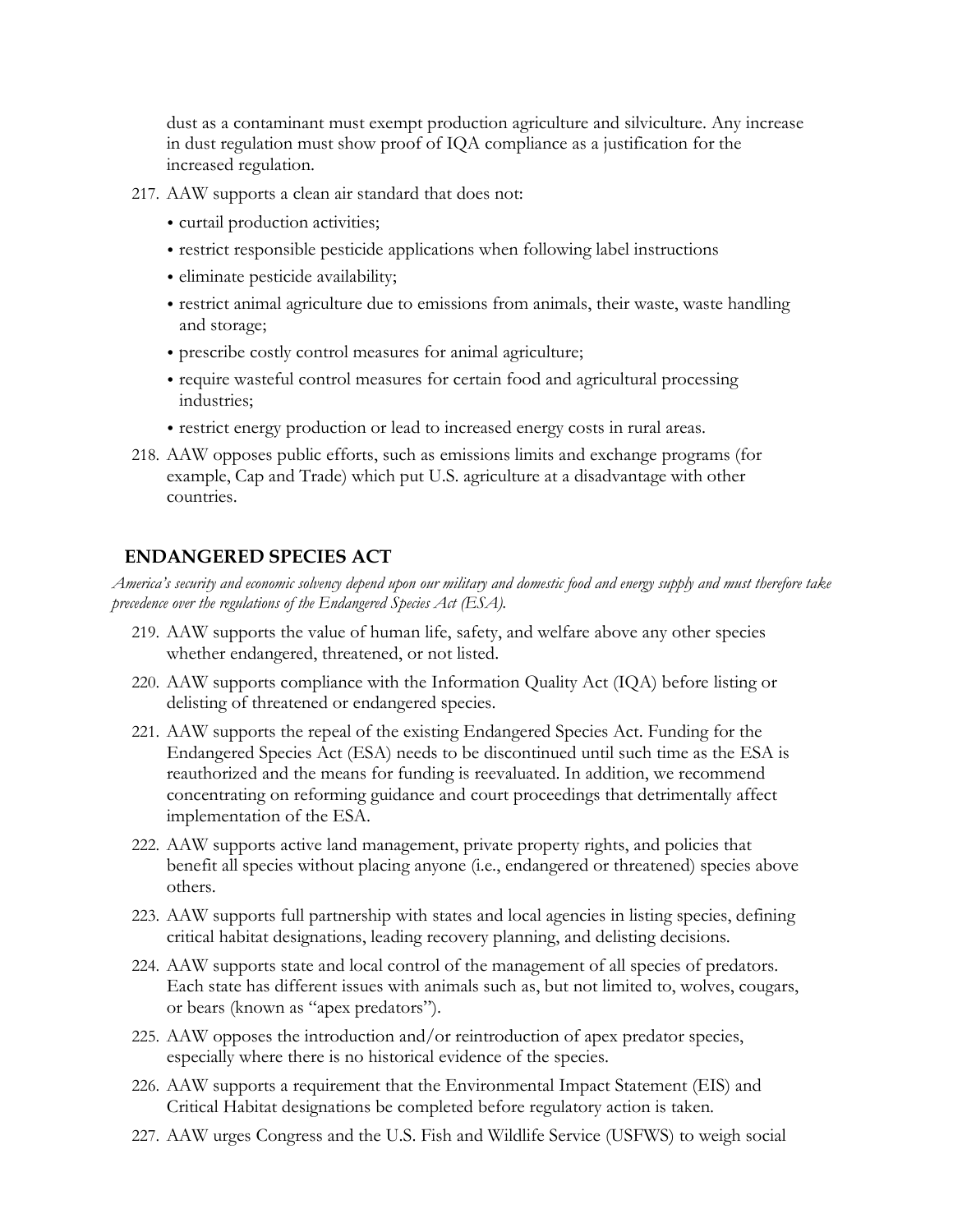and economic impacts to society against impacts on species proposed for listing. Concurrent social, economic, and environmental cost/benefit analyses and compensatory adjustments for takings deemed necessary for species protection is required and should be enforced.

228. AAW supports an ESA consultation process requiring the use of IQA peer-reviewed science that is transparent and quantifiable, and assesses the economic impact to agriculture and natural resource production, giving equal weight to historical data of the land before a listing is approved.

**Once species are listed, the ESA authorizes the U.S. Treasury to spend American taxpayer money to acquire foreign land, water, and other property interests to "protect" these species. As one way for America to spend money on foreign property, Congress and the federal bureaucracy have authorized several "Debt for Nature" swaps which allow the U.S. Treasury to forgive ("trade") foreign debt or loans made by the American taxpayers to foreign countries with the hope that the country will stop property use and development to protect these species on the American endangered species list. Some of these "Debt for Nature" swaps include nongovernmental organizations (NGOs) like the Nature Conservancy or World Wildlife Fund buying the foreign debt to the U.S. for pennies on the dollar.** 

- 229. AAW supports eliminating subjective biological units (subspecies, populations, stocks) from ESA action and pursue recovery of only significant species.
- 230. AAW supports the protection of property owners from regulatory takings by local, state and federal agencies. If property is taken, the owner must be compensated promptly at highest and best use and for expenses and loss of income.
- 231. AAW supports allowing a state or private property owner who is accused of an ESA violation to continue with existing farming, logging, fishing, or mining practices until the suit is resolved. No fine should be assessed unless a violation is proven.
- 232. AAW supports the implementation of an Endangered Species Recovery Transparency Act.
- 233. AAW supports requiring feasible recovery plans and selection of recovery measures that are most cost effective and have the least negative social and economic impact.
- 234. AAW strongly supports accountability by reviewing and evaluating recovery plans every five years.
- 235. AAW recommends streamlining the pesticide registration process and ESA compliance by changing the process and underlying policy to allow governmental agencies to use existing resources and expertise.
- 236. AAW acknowledges "extinction" as a natural process.
- 237. AAW supports excluding a species from consideration as endangered or threatened if it is abundant in any location or has migrated to another location.
- 238. AAW believes ONLY native species should be considered for endangered species status in historic and/or current native habitat.
- 239. AAW opposes expansion of critical habitat designations for species listed under the ESA without IQA peer-reviewed scientific data, and a process to incorporate public comments that clearly show a need for additional acres. It should not exceed the current range by an unreasonable amount.
- 240. AAW supports the USFWS finalizing new rules to make it easier to exclude areas from the critical habitat designated to protect threatened or endangered species.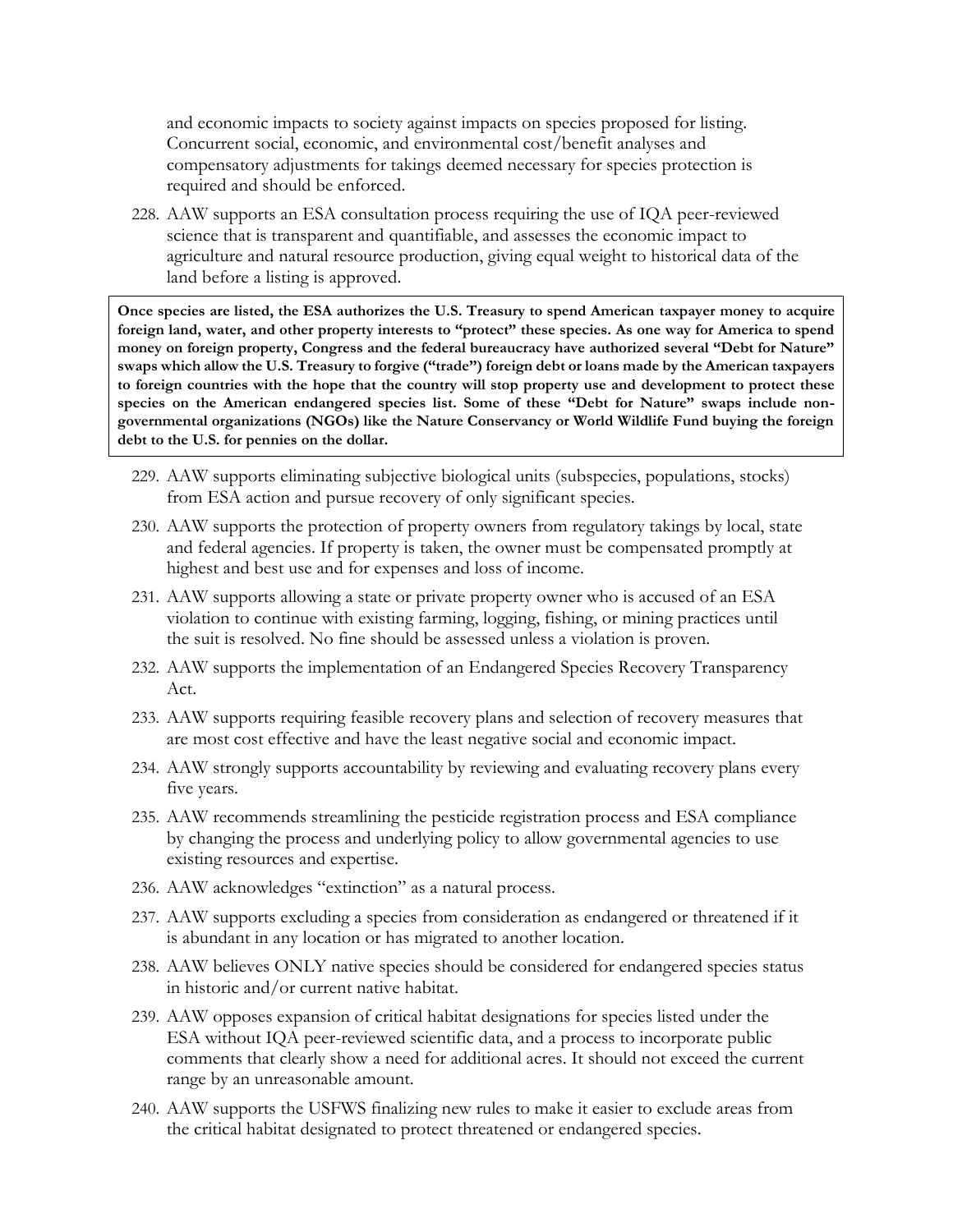**The regulations state that "FWS shall exclude any area where the benefits of exclusion outweighs those of inclusion. The benefits of exclusion may include avoidance of economics, national security, and other relevant impacts while benefits of inclusion may include ecological or conservation benefits."**

241. AAW opposes the U.S. listing of endangered species in foreign countries.

### **ENERGY & FRACTURING**

*A well-developed diverse domestic energy supply is critical to national security for current and future generations.*

**Fracturing for oil and natural gas is based on the geology for exploration and production, which is currently granted a permit by each individual state. Each U.S. geographical area is different, so each state's pollution control agency shouldprepare an environmental study prior to grantinga permit for frack sand mining.**

- 242. AAW supports the initiative to have the U.S. renewable energy sources be produced by our farms, ranches, and forests.
- 243. AAW supports biofuels programs to offer consumers alternative transportation fuels as well as heating fuels, while offering additional markets to agriculture.
- 244. AAW supports the use of efficient, renewable energy sources, such as ethanol, biodiesel, small scale wind and solar, hydropower, compressed natural gas, and biomass fuels along with petroleum as it is vital to our energy, economic, and national security.
- 245. AAW supports further study of the integration of energy storage solutions.
- 246. AAW opposes large scale solar arrays (50MW or greater) that encroach upon their adjacent neighbors' rights and increase the tax burden of the community.
- 247. AAW supports a requirement of a fully funded indemnity bond of the owner and operator of the renewable energy site prior to building the project.
- 248. AAW supports development of domestic oil, natural gas, coal and wind on public lands and offshore if international and domestic shipping lanes are not disrupted.
- 249. AAW supports development of domestic oil, natural gas, coal, solar and wind on private land with complete compensation and notification.
- 250. AAW supports the creation of new refineries and the continuous updating ofexisting refineries. Agriculture productionand distribution is dependent on the oil industry.
- 251. AAW supports continued research of nuclear energy and development of newplants providing there is a means of disposal of the nuclear waste. AAW opposes moratoriums of any kind on fracturing for oil or natural gas or frack sand mining.
- 252. In setting tax policy, AAW believes most of the revenue from oil and gas industry taxes should stay at the local level.
- 253. AAW supports the passage of legislation to promote the export of raw hydrocarbons to further industry growth.

#### **MINING**

- 254. AAW supports the responsible exploration and development of mining on public lands, to have the minerals needed and decrease our reliance on foreign sources.
- 255. AAW supports the streamlining of the permitting process that minimizes delays, to provide timely production of minerals needed for clean energy, infrastructure projects,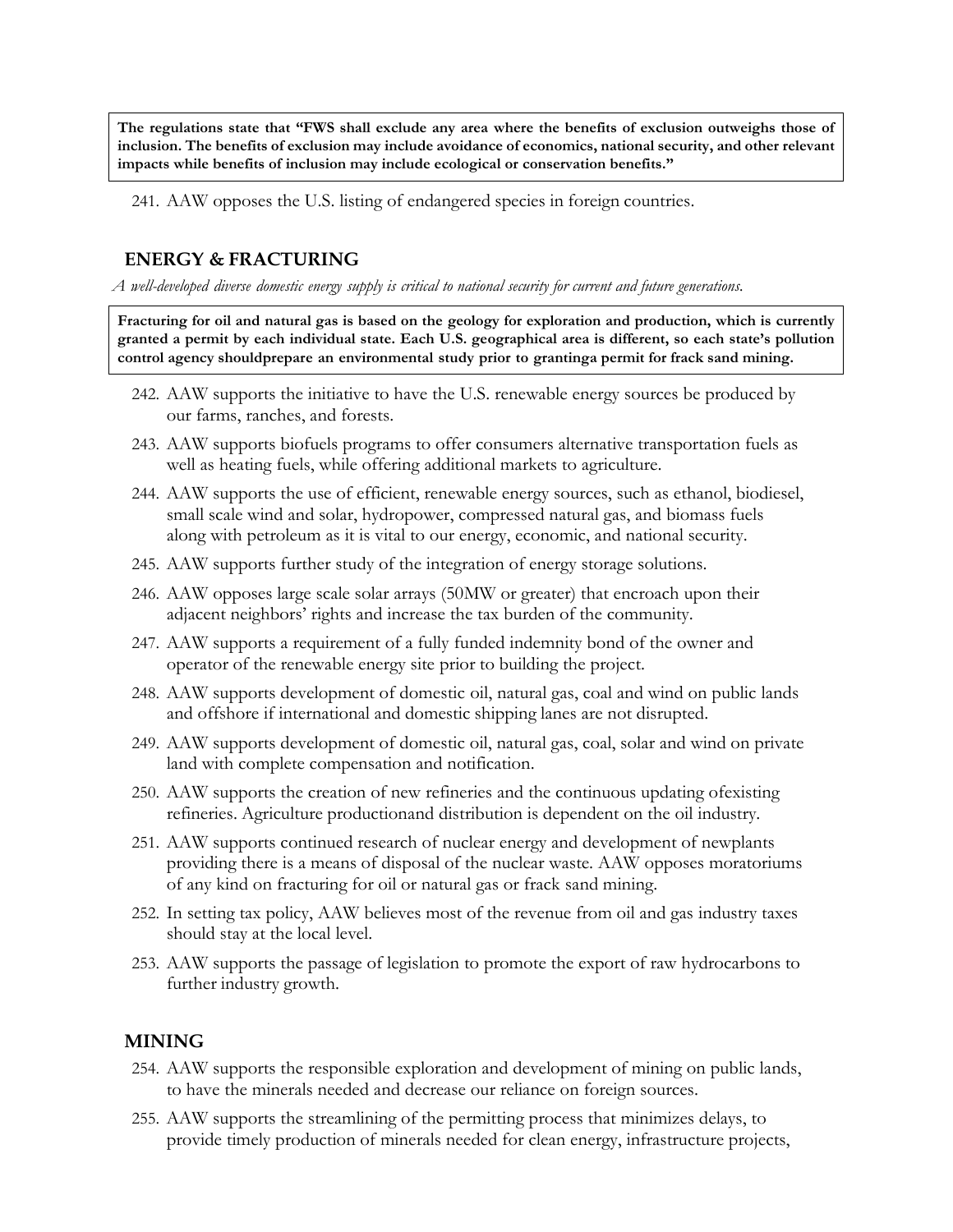technology, and national defense.

256. AAW opposes any legislation or rule-making that erodes the U.S. Mining Law that governs locatable mineral exploration and development on public lands.

### **FORESTRY AND TIMBER**

*Our nation has more forested acres and trees than one hundred years ago. Natural and renewable trees offer many jobs and economic benefits to our communities, nation and world. Trees can provide goods, recreation and wildlife habitat. They clean and cool the air we breathe and protect our water and fisheries. We have a moral obligation to make wise use of these resources and make sure these forests are standing tall for future generations to use and enjoy.*

- 257. AAW urges Congress to require theForest Service to implement their national forest plans by:
	- increasing the timber sale program annually and continuing to increase annual volumes until they achieve the Forest Plan levels;
	- reducing the risk of catastrophic wildfires and insect epidemics using timber harvest and other available tools;
	- salvaging trees killed by fires and insect epidemics to reduce excessive carbon emissions;
	- reducing carbon emissions from the national forests at the same rate expected of private enterprises and businesses.

**Actively managed forests are healthy forests and could play an important role in our climate's change. A healthy tree can absorb 10 pounds of carbon in a year from the atmosphere. The best sequesters of carbon are healthy growing trees. Old and decaying trees release carbon back into the atmosphere and become part of the carbon problem. Timber owners can market carbon credits. The removal of woody biomass and saw logs would make materials available to beused for generating electricity, biodiesel, bioethanol, or other heavy fuel oils and aid in carbon sequestration. It is not economically feasible to remove woody biomass without the removal of the traditional saw log. Restoration Forestry is themost effective tool to accomplish forest healthrestoration and reduce wildfires. This includes harvesting trees, storing carbon in wood productsand actively replanting trees.**

- 258. AAW supports creating a separate fund to allow extraordinary wildfires to be treated the same as other natural disasters, changing the methods used to fund national forest fire suppression costs to:
	- adequately fund expanded active forest management to eliminate the need for "fire borrowing."
	- provide much needed policy reformsfor treating an increased number of forested acres in a more expedient manner.

**Congress has acted to address the long-standing problem known as fire borrowing. That practice robbed accounts for active forest management, along with many others, to pay for fire suppression activities. Although Congress typically repaid those funds, the borrowing delayed vital forest management activities. Funds made available as a result of the fire funding fixshould be appropriated to implement active forest management, allowing agencies to proactively mitigate wildland fire hazards.**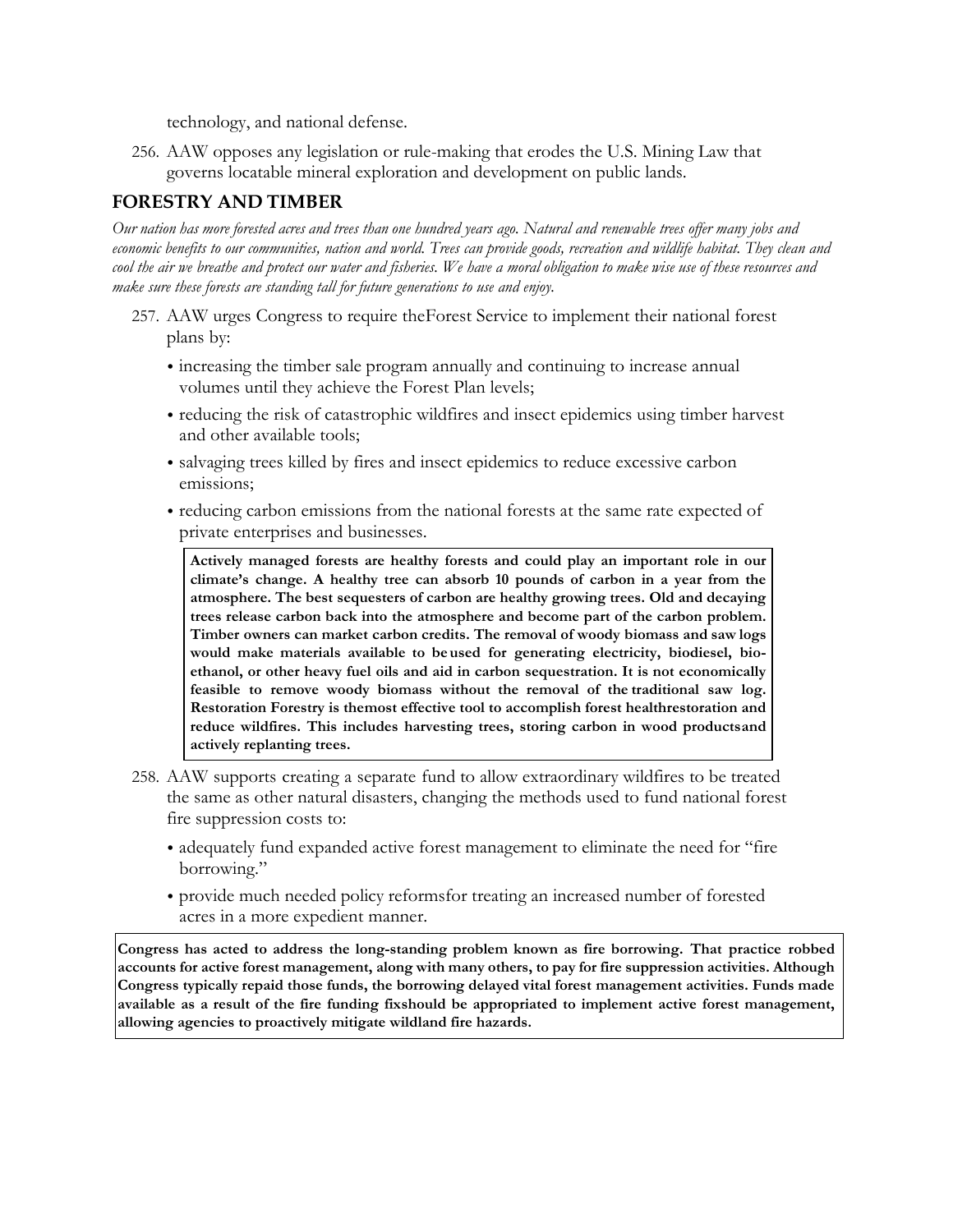**Today's public forests are growing 10 to 100 times more trees per acre than the forested lands at the time Native Americans managed them by fire. Our public national forests are sick and dying. The overcrowded forests result in insect damage, disease and the loss of groundwater. These unhealthy conditions make the forests vulnerable, therefore forest fires are more frequent, bigger in size, and catastrophic in nature. Forest fire costs do not reflect the cost of the burned trees, watershed damages, homes, ranches, wildlife or livestock that are lost. Fire costs now account for nearly 50% of the annual Forest Service budget. The most devastating wildfires, only 1% of all wildfires, consume 95% ofall the burned acres and 85% of all the suppressioncosts. Source: USDA.**

**Wilderness Study Areas: Lands not actually designated yet as "wilderness" are being treated ina like manner long after studies have shown these areas do not fit criteria for wilderness. These areas should be returned to multiple-use status and allow roads and trails to be maintained for access.Fifty-six percent of our nation's forests are privately owned, and 66 percent of these acres are part of a farm, an important part of the rural landscape. Source: USDA and Forest Service.**

- 259. AAW opposes the purchase of additionalfederal lands considering current maintenance backlogs and inadequate management of current lands.
- 260. AAW supports using funds from the Land and Water Conservation Act for active management of federal lands, not for purchasing new land.
- 261. AAW urges legislation to offer cost-sharing towards environmental quality incentives and tax incentives for developing renewable energy sources, habitats and/or water improvements that doesn't infringe upon private property right.
- 262. AAW urges the expansion of the domestic forest products market.
- 263. AAW urges Congress to amend the Equal Access to Justice Act (EAJA), requiring full transparency and disclosure of payments, a significant bond based on losses incurred by delays, limiting amounts awarded, and requiring plaintiffs to pay government attorneys' fees if they lose, which would deter frivolous lawsuits.

# **INVASIVE SPECIES**

*AAW does not view all non-native species as invasive, nuisance, noxious or harmful. It is well known that migratory flyways can and do change. Weather, volcaniceruptions and earthquakes can and do cause variationsto migration. Oceanic currents can and do cause variations to historic ranges of species. These and other acts of nature cause relocation of species.*

264. AAW believes the phrase "invasive species" needs to be defined as a specific set of scientific criteria and this distinction needs to be made clear in open debate.

**"Invasive species" means an alien species whose introduction does or is likely to cause economic orenvironmental harm or harm to human health."Native species" means, with respect to a particular ecosystem, a species that, other than asa result of an introduction, historically occurred orcurrently occurs in that ecosystem.**

# **LAND USE AND PROPERTYRIGHTS**

- 265. AAW supports the preservation of our nation's sovereignty and our Constitution as the supreme law of the land.
- 266. AAW believes that good stewardship of our natural resources is best assured by those who have made both financial and labor investments to become owners and caretakers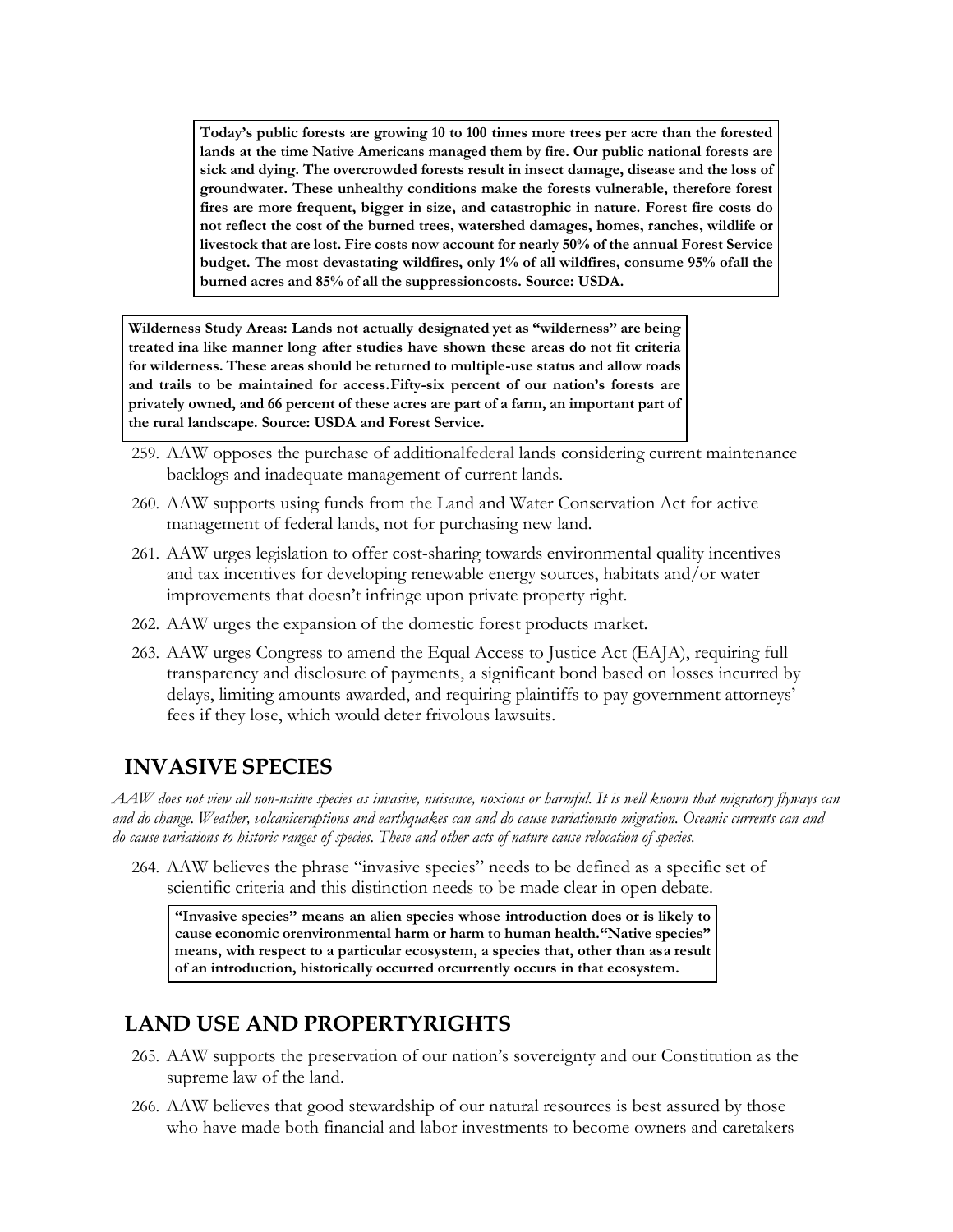of the land. Landowners should be able to remove dead and dying trees on their own property without restriction to stewardship and management.

- 267. AAW recognizes that a family farm, ranch, or private timber concern is a form of business enterprise in which the entrepreneurial decisions are made by individuals engaged in the production of food, feed, fiber, fuel, forest products and/or flora for profit, which provides a major source of income and capital for investment.
- 268. AAW opposes the elimination of productive agriculture lands to construct artificial wetland.
- 269. AAW opposes any authority given to nongovernmental organizations (NGOs), United Nations, or foreign governments, regarding the use or management of any federal, state or private properties within the boundaries of the U.S. and its holdings.
- 270. AAW opposes the designation of scenic byways, flyways, waterways or any other designations and the resulting restrictionson private lands in the U.S.

**Even though local, state and federal governments own more than 50% of the land in the western states\*, some groups seek additional purchases of private property by, or through, the government. The continued purchase and taking of private property by the government or government-funded organizations, using government funds, erode the very foundation on which this country, its principles, freedoms, economy, health and productivity of its natural resources are based. \*(2017 USGS)**

- 271. AAW supports protection from public agencies that through unconstitutional actions assert their authority by using unreasonable searches, seizures and entries onto private properties.
- 272. AAW opposes the militarization of regulatory agencies.
- 273. AAW supports that fines should be reflective of the infraction not the accused person's capacity to pay.
- 274. AAW supports access to public lands for multiple uses, including but not limited to agriculture, grazing, mining, drilling, forestry, habitat and recreation.
- 275. AAW supports a policy of no net loss of taxable private property and a policy of no net increase in the acreage of any national forest.
- 276. AAW opposes preferential treatment to sellers or buyers of private lands, water, or mineral rights through tax incentives or other measures to nonprofit entities.
- 277. AAW supports efforts to prevent entities from setting up "shell" companies in order to obtain funds on conservation payments.

**A classic tax avoidance operation is based on the buying and selling through tax haven U.S. shell companies to disguise true profits.**

- 278. AAW supports restricting and monitoring the condition by which private nonprofit groups and nongovernmental organizations (NGO) can purchase land with the intent to sell or transfer ownership of that land to the government.
- 279. The federal government must show where their authority comes from to acquire land or take the use of the land.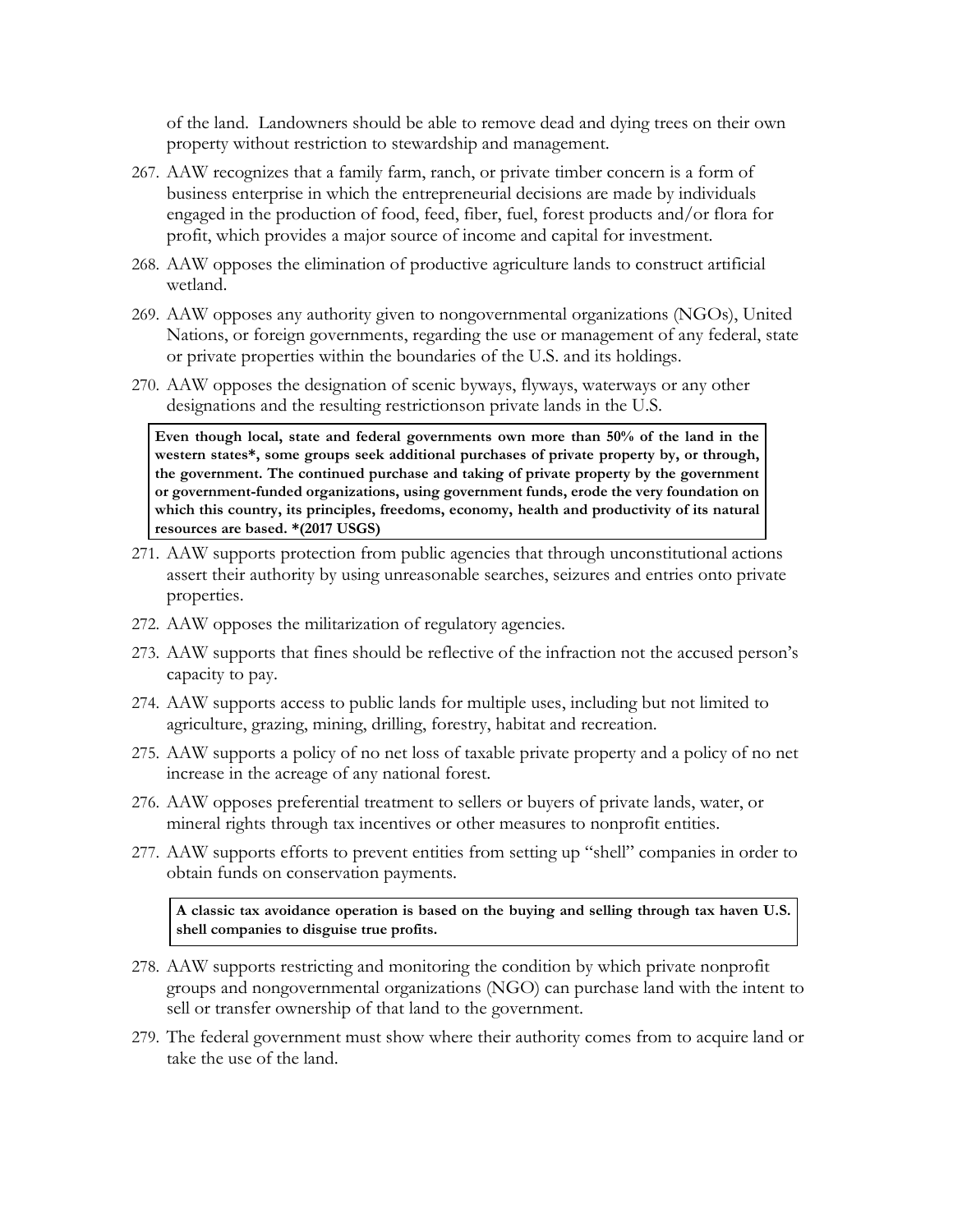280. AAW supports limiting the President's authority to unilaterally designate national monuments or any designation, either by repeal of the Antiquities Act or by requiring prior state approval and by actof Congress.

**Wilderness areas are wild lands with special "legal" protections granted by the US. Congress that cannot be changed. They cannot be managedto save species, habitat or old-growth forests, or to suppress fire. Natural forces prevail. In 1964, when the Wilderness Act was passed, there were 9.1million acres set aside in 13 states (54 areas). (Numbers from wilderness.net.) and as of April 1, 2020, the National Wilderness Preservation system contains 803 wilderness areas comprising 111,687,267 acres in 44 states and Puerto Rico. (Source: wilderness.net, Univ. of Montana.)**

281. AAW strongly opposes the designation of additional wilderness areas.

# **PUBLIC LAND AND ANIMAL RESOURCE MANAGEMENT**

- 282. AAW expects the government to comply with the same standards imposed on citizens and businesses regarding the management of natural resources and wildlife.
- 283. AAW supports active, responsiblemanagement of wildlife.

# **WILDLIFE CORRIDORS**

- 284. Government-identified wildlife corridors and buffer zones should not cause regulatory impact on private landowners.
- 285. Landowners should be compensated for any decrease in agricultural production and land values or use caused by wildlife corridor designations.
- 286. Landowners should be given the opportunity to review proposed designations to ensure that the data used to identify the corridor is accurate and correct.
- 287. Government should take the presence of wildlife corridors into consideration when approving development projects, to reduce the impacts of wildlife displacement onto agricultural lands.

# **PRIVATE PROPERTY RIGHTS**

- 288. AAW supports legislation that reinforces our citizens' constitutional private property rights that require just and complete compensation at highest and best use for the taking of private property.
- 289. AAW opposes "takings" legislation that devalues land by:
	- Regulatory action;
	- activities that negatively impact adjacent land;
	- creating wildlife corridors and buffer zones, scenic byways, scenic view sheds and scenic view scapes;
	- activities that impact landowner rightsin any way, or by endorsing conservation easements.

**AAW contends that water is property (the Hage vs.United States Takings case, January 26, 2004) and therefore privately owned permitted water shall beheld at the highest and best use even when the public deems as necessary a beneficial use of thatwater.**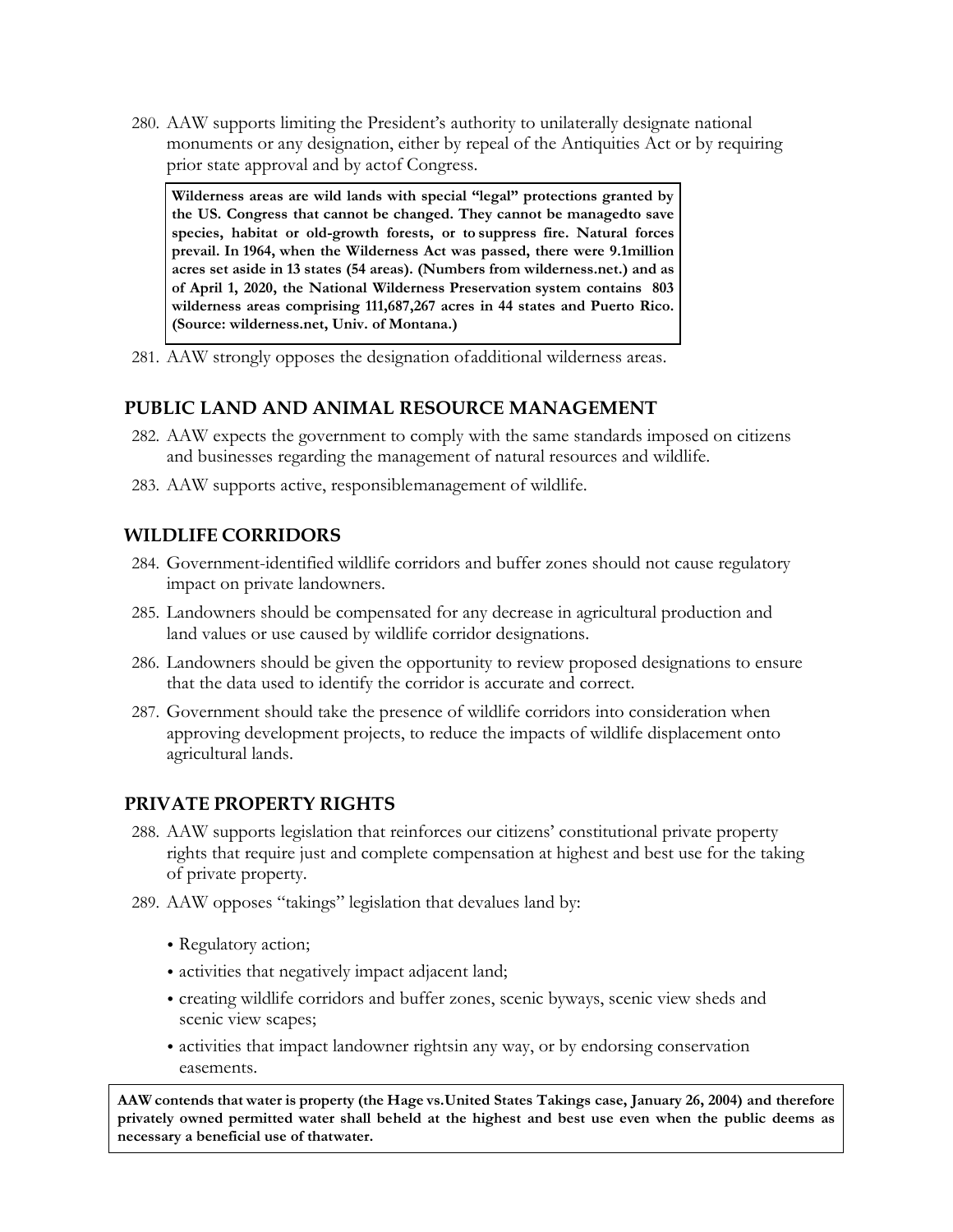- 290. AAW strongly supports private property owners and the sovereignty of states above the federal government regarding allocations of water within their borders.
- 291. AAW supports a private property owner'sright to a fair appeals process prior to any fines being imposed by a government agency.
- 292. AAW opposes government mandated deed restrictions or easements acquired by the use of eminent domain.
- 293. AAW opposes the use of agricultural conservation easements unless the short- and long-term effects of these easements to the farmer or rancher are fully disclosed and do not restrict or reduce the agricultural productive capacity of theland, including crop of choice in perpetuity.
- 294. Due to the inherent conflict of interest, mitigation banks should not be owned or operated by a governmental agency or agencies when the agency or agencies have regulatory responsibilities over those private property owners or operators.
- 295. AAW urges Congress to take no action outside those enumerated powers found in Article 1, Section 8, of the United States Constitution that would infringe upon the rights left to the states and to the people. Article 1, Section 8, enumerates these rights, which are limited.
- 296. AAW opposes the "right to trespass" onto private property by land, air, or water access.
- 297. AAW opposes government agencies or third parties using manned or unmanned aircraft systems (UAS) for the purpose ofregulatory enforcement, litigation or inventorying natural resources without the written consent of the landowner and/or farm operator.

#### **EMINENT DOMAIN**

- 298. AAW opposes the use of eminent domain for the purchase of private property from an owner to transfer or lease to another private or commercial owner.
- 299. AAW supports compensation at highest and best use when property is taken.
- 300. AAW opposes the use of eminent domain for economic development and additional tax revenue accruing from such development.
- 301. When eminent domain is used for public welfare or safety, AAW opposes the government acquiring more land than necessary for the project.
- 302. AAW strongly opposes the taking of private property by postings on the internet. We support written notification through registered mail of any intent related to private property.
- 303. AAW supports every effort to use existing public land before imposing eminent domain.
- 304. AAW opposes the taking of private property by eminent domain to construct the planned transportation corridor that will reach from Mexico to Canada.
- 305. AAW opposes the use of eminent domain by a foreign country.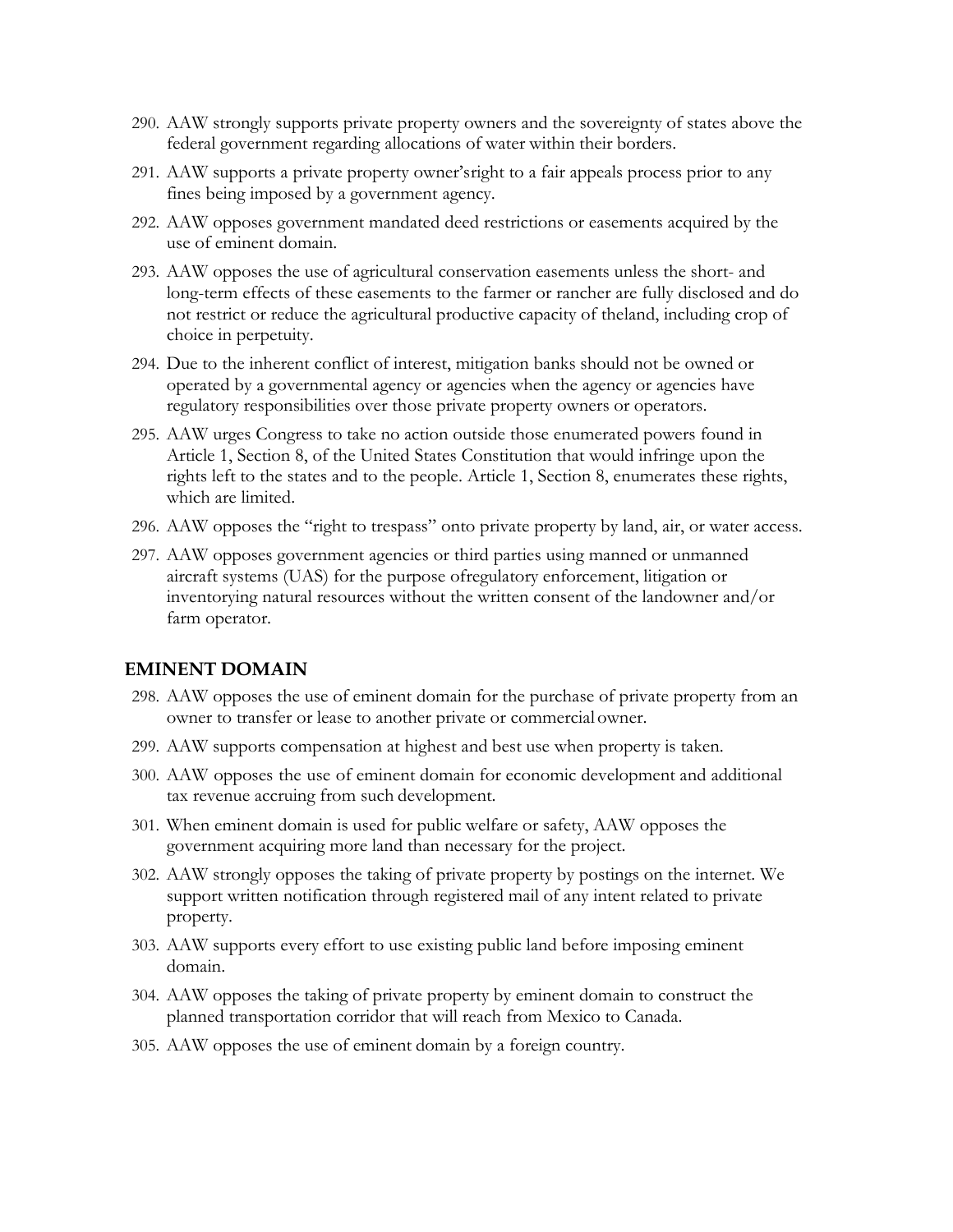# **WATER RESOURCES**

## **Water Quality**

*Programs under the Clean Water Act should promote the use of voluntary Best Management Practices (BMPs) by rural landowners, agricultural producers and urban natural resources users.*

*Given flexibility within state programs, local watershed stakeholder committees can develop and implement Total Maximum* Daily Loads (TMDLs) designed to incorporate BMPs and monitoring as key components to the protection ofwater resources and *the prevention of future impairments.*

#### **Non-Point Source**

- 306. AAW supports revising water quality standards based on real risk to human health as determined by IQA peer-reviewed scientific methods.
- 307. AAW supports the clarification by Congress that access roads on federal lands are not point-source pollution.

#### **Data & Monitoring**

- 308. AAW strongly promotes funding the monitoring of targeted waterways and the collection of data for accurate decision- making in the allocation of state resourcesfor water protection programs.
- 309. AAW expects federal and state elected officials and agency staff decision-makersto use credible, current records on historical data to establish reasonable and attainable seasonable water temperaturestandards for rivers and streams.
- 310. AAW objects to non-peer-reviewed data, including citizen scientists and other collections processes that rely on volunteers, as being the basis upon which government agencies develop their regulations.

#### **Civil Works**

- 311. AAW supports the maintenance and continued investment for development of dams, levees, canals, and other engineered facilities that provide multiple benefits to people and nature.
- 312. AAW supports the Inland Waterways Trust Fund (IWTF) and shifting the cost- share of projects from a 50% private : 50% public funding ratio to a ratio of 75% public funding to 25% private funding to expediate the design and construction of approved projects.
- 313. AAW urges Congress to immediately reaffirm the initial, established purpose of the U.S. Army Corps of Engineers and the Bureau of Reclamation. The purposes of flood control, navigation and irrigation projects have served both the government and the economic development efforts of this country.
- 314. AAW supports the funding and construction of new 1200-foot locks and maintenance of the existing 600-foot locks for the Upper Mississippi and Illinois Rivers.
- 315. AAW supports the implementation of a plan for systemic flood protection for major watersheds as determined by local needs.
- 316. AAW opposes the use of inland waterways and harbor maintenance trust funds for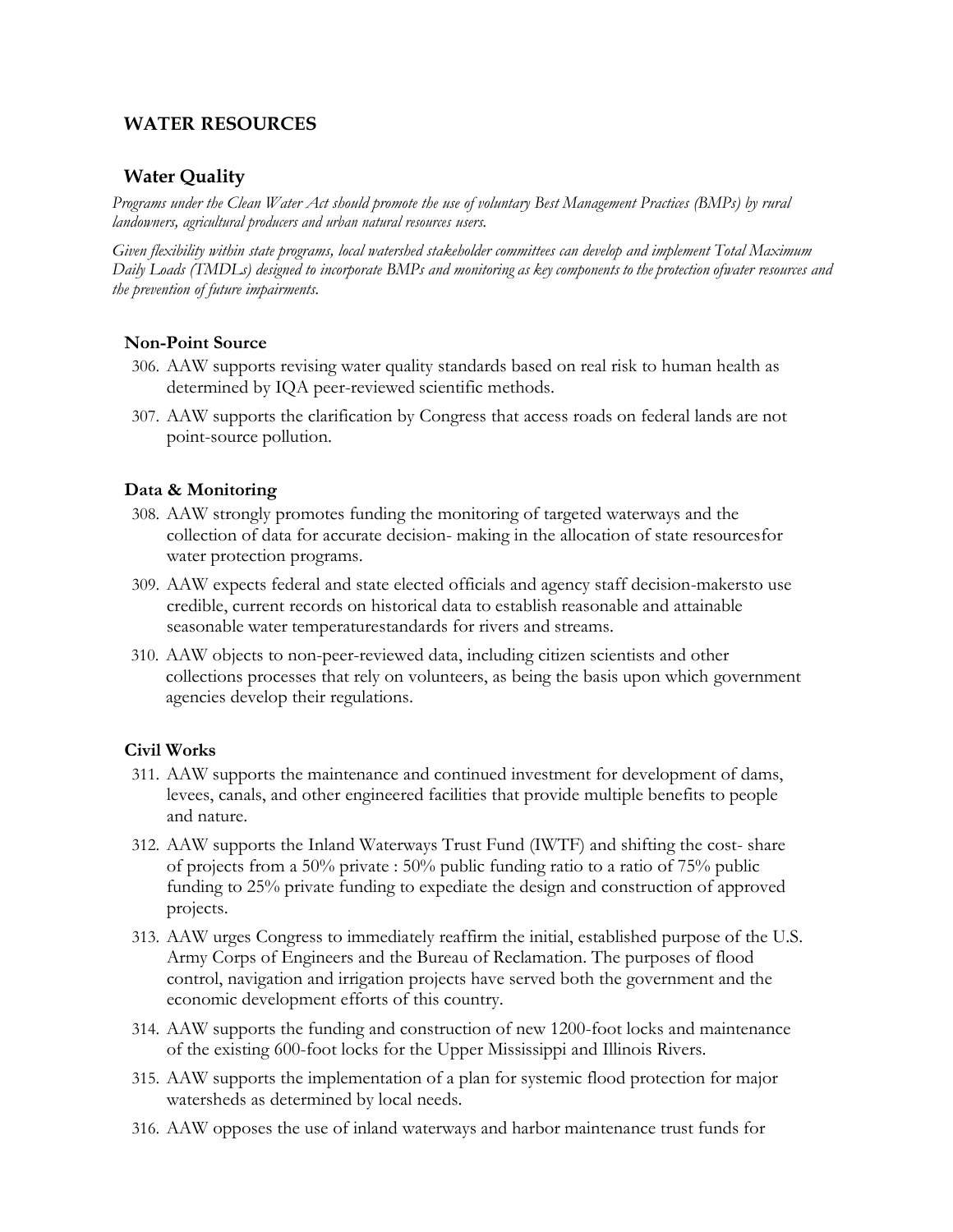operations and maintenance.

**Trust funds should fund only new construction as intended when authorized. Flood control, irrigation, energy production and transportation should remain as primary purposes for public water storage and management investments. Fishand wildlife "protections" and other environmental concerns should be added using credible research to ensure that socioeconomic costs are justifiable with devaluation and/or harmto individuals, communities or states being fully compensated.**

- 317. AAW urges Congress to disallow immense public investments, such as dams, to be arbitrarily and capriciously destroyed. Prior to any purposeful alteration or destruction of these public investments or their uses, the government should show IQA peerreviewed science and economic proof that this action is vital to national security and necessary for benefit to humans as well as to the environment, as required under the original intent of the authority of the U.S. Army Corps of Engineers.
- 318. AAW advocates policies that promote abundance of water resources and/or water storage for agricultural use.
- 319. AAW supports allowing voluntary private funds for modernization of locks and dams.

#### **Navigable Waters**

- 320. AAW demands retention of the word "navigable" in the Clean Water Act. AAW supports repeal of the EPA's Waters of the U.S. (WOTUS) rule. This regulatory guidance allowed the federal government's jurisdiction of groundwater, storm water, ephemeral water, ditches, culverts, pipe, tile, desert washes, sheet flow, erosion features, flow,erosion features, farm and stock ponds, and prior converted cropland.
- 321. AAW supports the Clean Water Act that defines and limitsthe federal government's jurisdiction overall intrastate waters.

**Navigable waters are those waters that are subject to the ebb and flow of the tides and/orare presently used or have been used in the past or may be susceptible for use to transport interstate or foreign commerce.**

#### **Water Contracts, Water Rights, and Ownership**

*A dedicated and secure water supply is critical tonational and food security.*

- 322. AAW urges state and federal governments to honor their contractual obligations to agricultural water users who rely on water projects for irrigation supplies. Full contract supplies are essential to maintain productive farmland.
- 323. AAW does not support land retirement as a means of relieving the U.S. government's contractual obligations to provide water and/or drainage service.
- 324. AAW opposes foreign ownership of water and water treatment and distribution utilities.
- 325. AAW opposes federal purchase of privately held water rights in cases where the federal government would then holdthe water right.
- 326. AAW supports agriculture as the highest and best use in determining water allocation due to the economic and social necessity of producing enough food, fiber and fuel to accommodate the domestic population and to build the economy by marketing valueadded and surplus products.